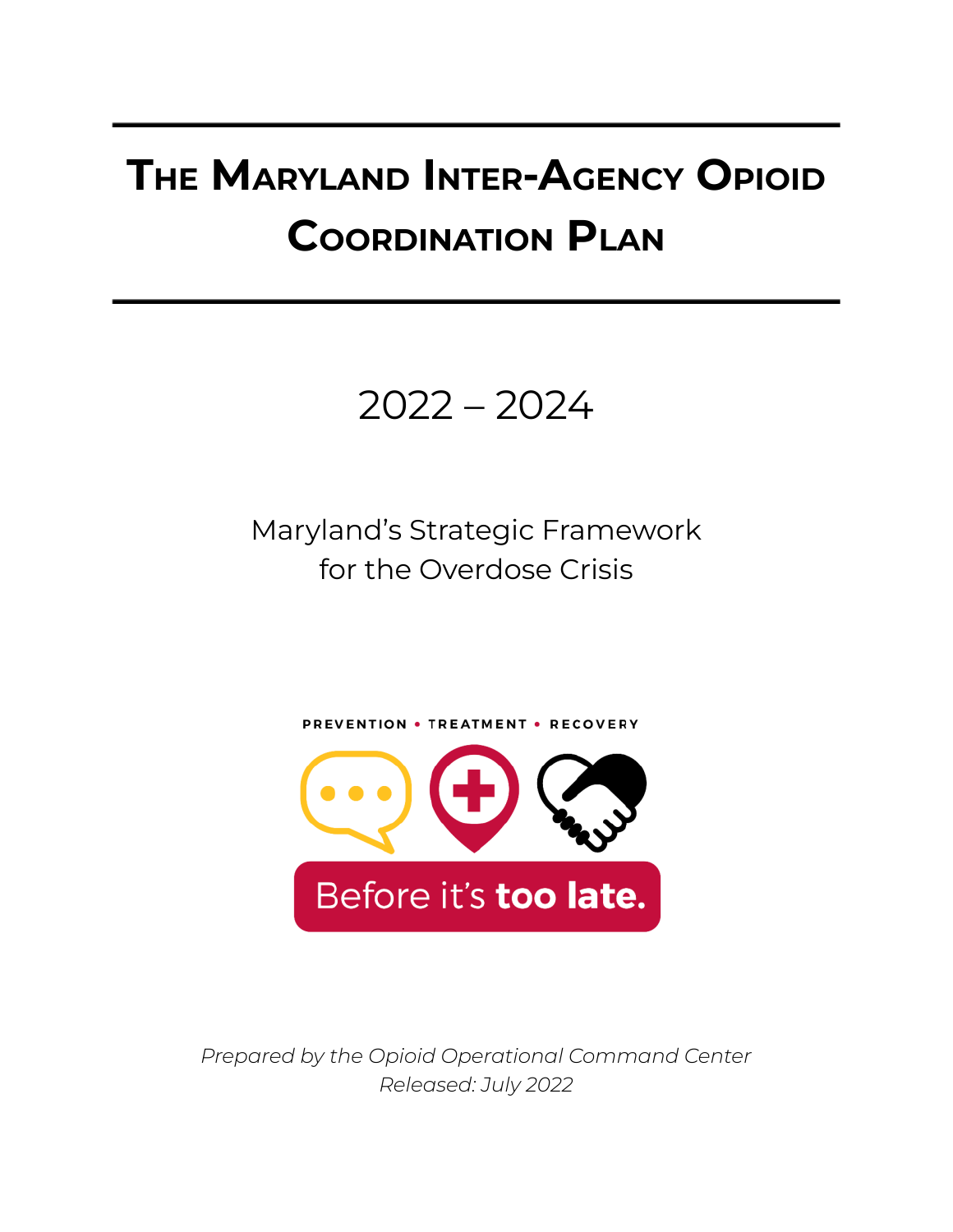#### **Acknowledgements**

The Opioid Operational Command Center would like to thank everyone who contributed their time and expertise to Maryland's Inter-Agency Opioid Coordination Plan. Between feedback received from the Maryland SOS Regional Town Hall series and guidance provided by governmental and non-governmental partners, the Opioid Operational Command Center (OOCC) received input from hundreds of Marylanders about strengths of Maryland's overdose crisis response infrastructure and the opportunities to bolster our collective efforts to help individuals with substance use disorders. Addressing the overdose crisis in a comprehensive manner requires an all-hands-on-deck approach, and we are grateful for the insight provided by our partners.

#### **State and Jurisdictional Partners:**

and and anti-controller the Courts<br>
rative Office of the Courts<br>
rative Office of the Courts<br>
rs Office on Crime Prevention Youth and Victim Services (GOCPYVS)<br>
all Department of Health (MDH)<br>
d Department of Human Service Administrative Office of the Courts Governor's Office on Crime Prevention Youth and Victim Services (GOCPYVS) High Intensity Drug Trafficking Agency (HIDTA) Local Health Departments Maryland Department of Health (MDH) Maryland Department of Human Services (DHS) Maryland Department of Labor (MDOL) Maryland Department of Public Safety and Correctional Services (DPSCS) Maryland State Department of Education (MSDE) Maryland State Police (MSP)

#### **Academic & Community Partners:**

Maryland Coalition of Families Maryland Peer Advisory Council MedChi Midshore Behavioral Health Serenity Sistas University of Maryland School of Medicine Voices of Hope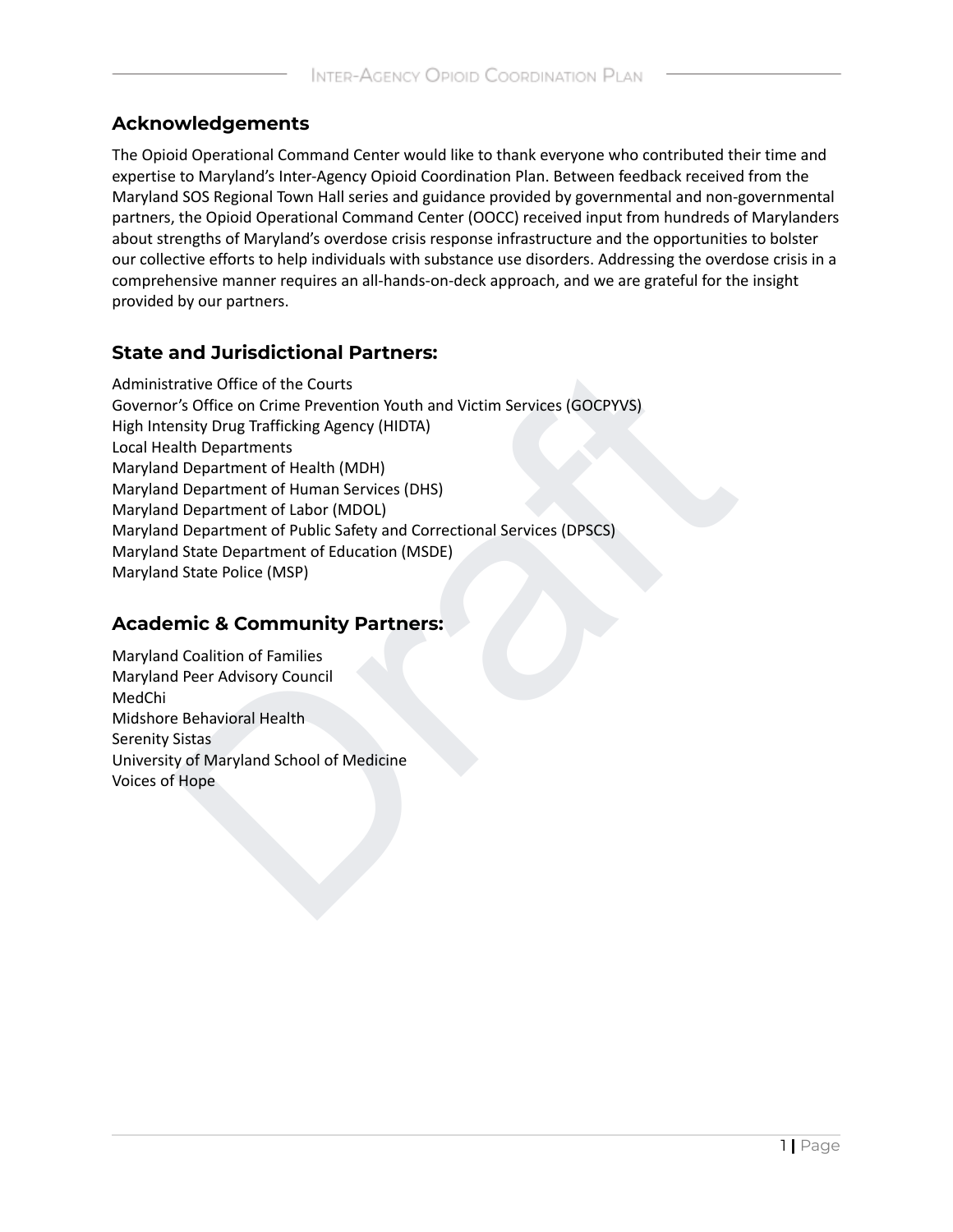#### **Overdose Crisis Overview**

The State of Maryland, like much of the United States, has been greatly impacted by the overdose crisis. In the last 10 years, Maryland has experienced a 300-percent increase in overdose-related fatalities, an overwhelming majority of which involved opioids. Since 2016, there have been over 2,000 overdose-related deaths each year. The rate of overdose-related fatalities in Maryland began showing signs of stabilization in 2019, when Maryland experienced a 1.7-percent decline in deaths as compared to 2018, the first annual decrease since the beginning of the crisis over a decade ago. While this decline was welcome and encouraging, the progress made was reversed in the beginning of 2020 largely due to the complications associated with the coronavirus pandemic.

While overdose-related deaths remain near historic highs, in 2021, Maryland began experiencing a stabilization in the rate of increase in overdose deaths, and the state remains committed to reducing opioid-related morbidity and mortality in a comprehensive manner.

#### **Background**

ion in the rate of increase in overdose deaths, and the state remains committed to reducial<br>ated morbidity and mortality in a comprehensive manner.<br> **ITOUNIC**<br>
Governor Larry Hogan established the Heroin and Opioid Emergen In 2015, Governor Larry Hogan established the Heroin and Opioid Emergency Task Force and the Inter-Agency Heroin and Opioid Coordinating Council (IACC) in recognition of the increasing severity of the opioid overdose crisis. Governor Hogan charged the task force with developing initial recommendations for addressing the crisis. Following these recommendations, in January 2017, Governor Hogan established the OOCC within the IACC, and on March 1, 2017 he issued Executive Order 01.01.2017.01, which declared a state of emergency related to the opioid crisis. The state of emergency authorized the OOCC's executive director to oversee the response efforts of all state agencies and promoted coordination between state agencies and local jurisdictions. Additionally, Governor Hogan made a 5-year, \$50 million general fund commitment to responding to the crisis, which was extended for a sixth year in 2022. This funding is used to support programs aligning with the Hogan-Rutherford Administration's policy priorities for combatting the crisis, which are: *Prevention & Education*, *Enforcement & Public Safety*, and *Treatment & Recovery*.

### **Opioid Operational Command Center**

The OOCC serves as the primary coordinating office for the state's response to the opioid and overdose crisis. As outlined in the March 2017 declaration of emergency and reiterated in then 2018 though Executive Order 01.01.2018.30, the OOCC is responsible for coordinating with all state agencies engaged in opioid crisis response efforts and all 24 local jurisdictions and Opioid Intervention Teams (OIT) to ensure that their efforts are aligned with the Hogan-Rutherford Administration's established policy priorities.

The OOCC is an extension of the Office of the Governor, and the OOCC Executive Director is a cabinet-level officer. Administratively and budgetarily, the OOCC is part of the Maryland Department of Health (MDH).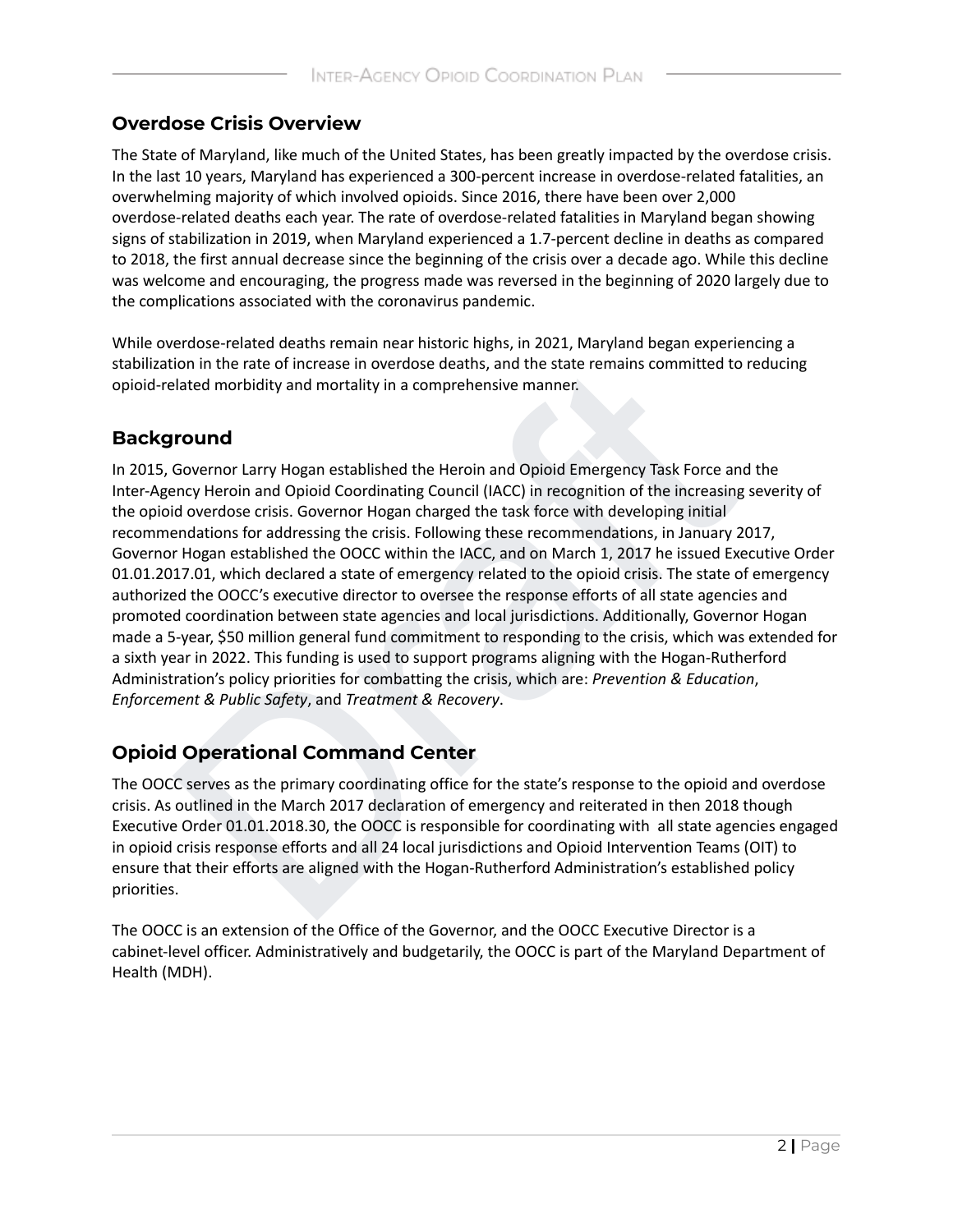#### **OOCC Vision and Mission**

**Vision:** The OOCC aspires and works towards a healthier Maryland where individuals have equitable access to care and where opioid and overdose-related harms are reduced through comprehensive and coordinated efforts between state and local partners.

**Mission:** Under the guidance of the Inter-Agency Heroin and Opioid Coordinating Council, the OOCC will pursue the following mission elements to make our vision a reality:

- I. Develop the Inter-Agency Opioid Coordination Plan;
- II. Coordinate the opioid-related efforts of approximately 20 state agencies, our community partners, and all 24 local jurisdictions throughout the state;
- III. Identify "promising practices" that can be implemented throughout Maryland;
- IV. Assess gaps in statewide and local efforts to combat the opioid epidemic and work to fill those gaps;
- V. Facilitate communications and collect relevant data;
- VI. Provide financial support to assist local jurisdictions, state agencies, and community organizations to advance their efforts to combat the opioid crisis; and
- VII. Evaluate all opioid-related legislation and opioid crisis-related budget proposals.

#### **State-Level Partner Roles and Responsibilities**

partiers, and an 24 iocal parisolicitons unoughout the state,<br>dentify "promising practices" that can be implemented throughout Maryland;<br>Assess gaps in statewide and local efforts to combat the opioid epidemic and work to The OOCC coordinates the statewide opioid and overdose crisis response through state partner agencies in the areas of health, human services, education, law enforcement/public safety, and emergency services. State partners serve as subject-matter experts on collaborative initiatives and are responsible for program development and implementation within their agencies. Non-governmental partners, including health care systems and associations, community and faith-based organizations, professional associations, and nonprofits and businesses, play a vital role in Maryland's whole-community approach.

#### **Local Opioid Intervention Teams**

A key element of the statewide strategy is encouraging multidisciplinary collaboration and coordination among all levels of government. To provide direction and coordination among stakeholders at the local level, all 24 jurisdictions have established OITs, which function as multi-agency coordinating bodies. The purpose of an OIT is to bring together representatives from different local agencies to advance programming, to identify gaps and opportunities, and to coordinate resources.

OITs are led jointly by each jurisdiction's health officer and emergency manager and include governmental and community partners from local agencies, providers, and community groups. OITs are responsible for developing a community strategy to address opioid addiction and substance use disorder (SUD) in their community. OITs also identify priority areas for programming and allocate OIT grant funding to those areas. Most OITs meet on a monthly or quarterly basis to discuss progress in priority areas and gaps that need to be addressed.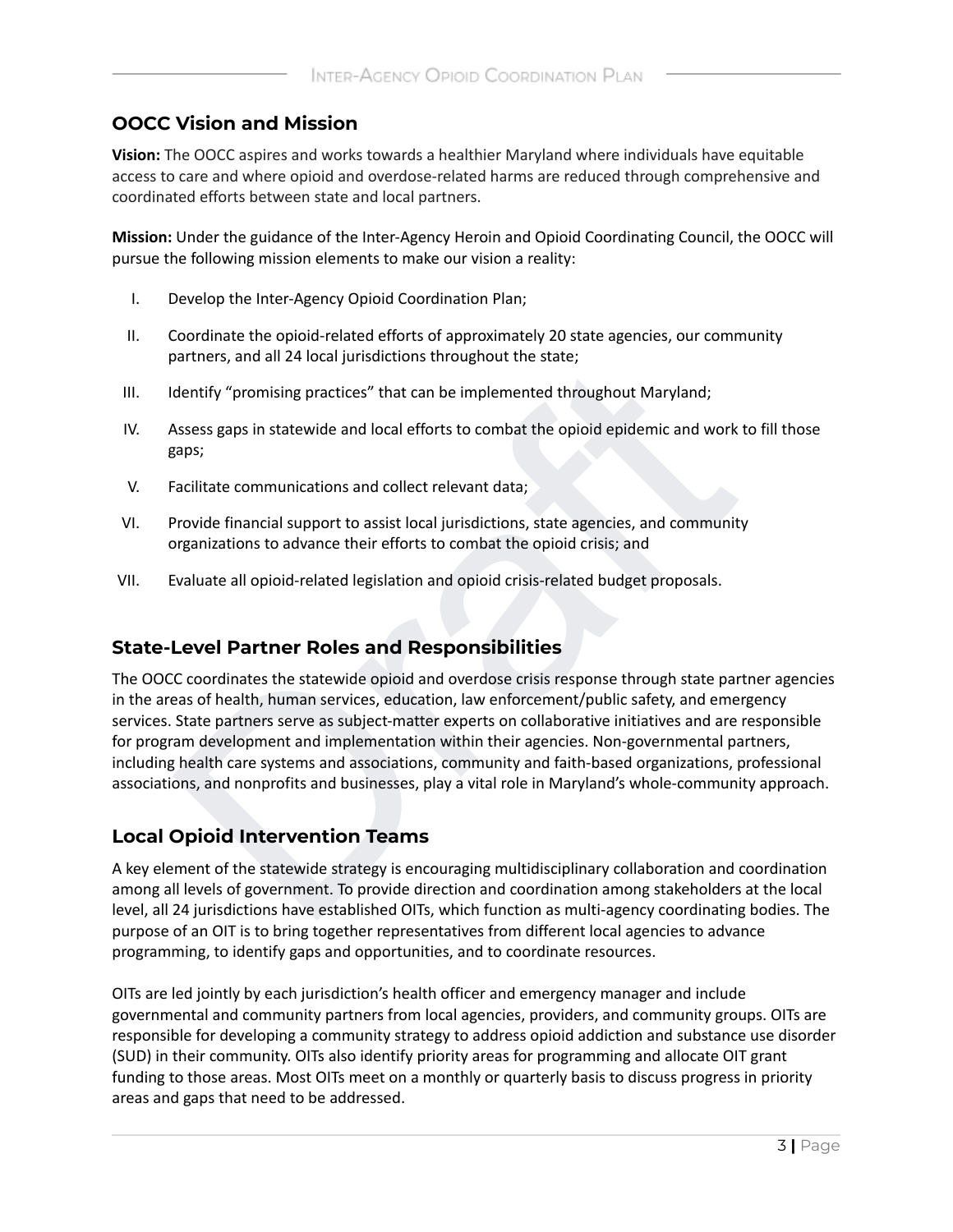# **THE OPIOID OPERATIONAL COMMAND CENTER (OOCC)**

The OOCC aspires and works toward a healthier Maryland where individuals have equitable access to care and where opioid and overdose-related harms are reduced through comprehensive and coordinated efforts between state and local partners.

#### What Does the OOCC Do?

The OOCC works with all state agencies and local partners in every Maryland jurisdiction to promote

aboration to reduce opioid-related morbidity and mortality.<br>
Leter-Agency Heroin and Opioid Coordinating Council<br>
Linter-Agency Heroin and Opioid Coordinating Council<br>
Linter-Agency Heroin and Opioid Coordinating Council<br>

#### Why?

The opioid and overdose crisis affects all Maryland communities regardless of age, race, or geography. It is a dynamic and multifaceted public health emergency that no single state or local agency or community-based organization can solve on its own. The OOCC works to bring all stakeholders together to promote better outcomes for individuals with substance use disorder.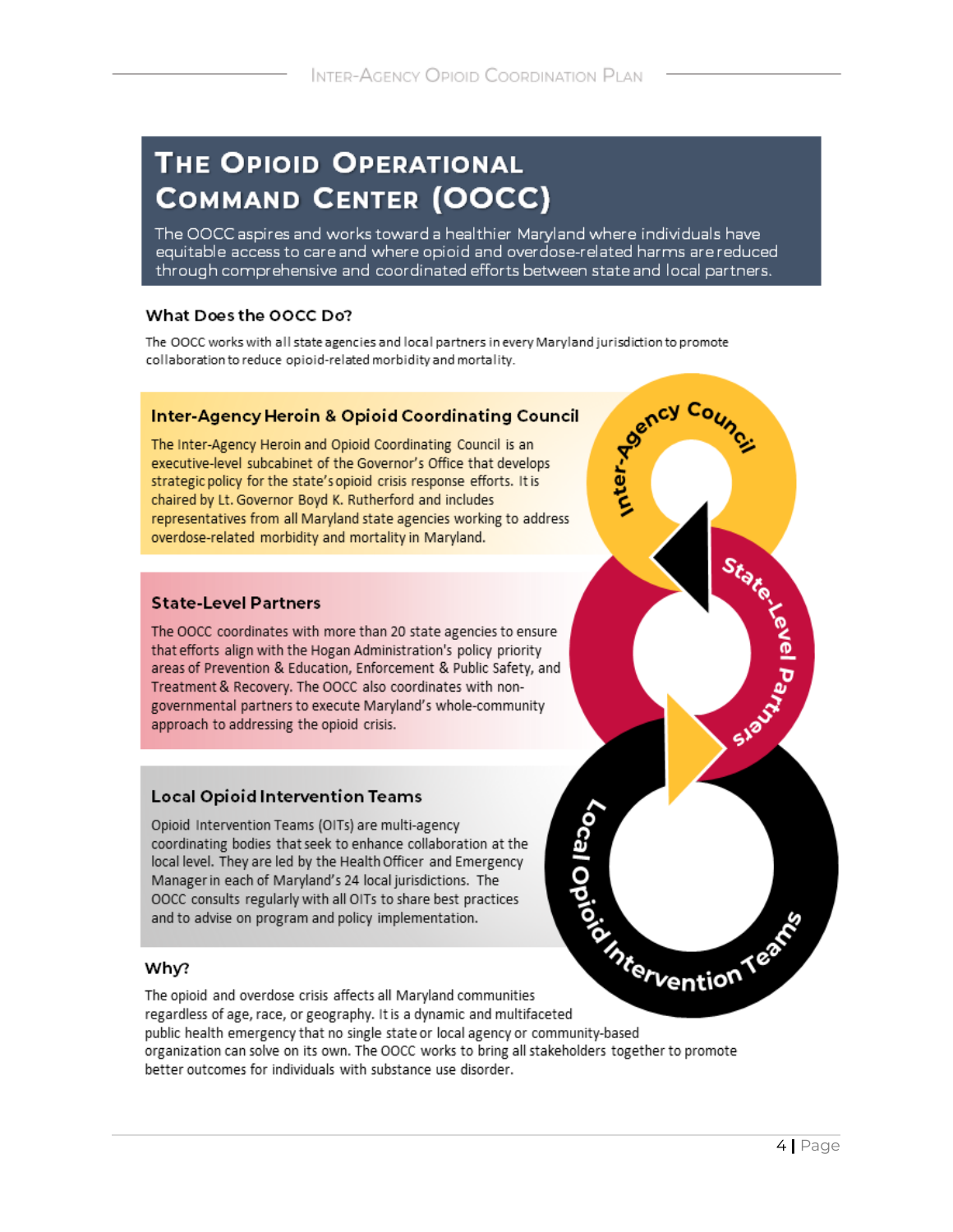### **Data-Informed Overdose Risk Mitigation (DORM) Initiative**

In 2018, Governor Hogan signed House Bill 922 into law, which requires MDH to produce an annual report examining the history of individuals in the State of Maryland who experienced a fatal overdose in the four years preceding their death. The report includes an assessment of multiple enumerated factors associated with fatal and nonfatal overdose risk and programs targeted at reducing overdose mortality, among other issues. The report is also required to include access and, where feasible, establishing links to at least 18 distinct data sources or datasets possessed by multiple state and local agencies. Collectively, the examination, collaboration, assessment, and report are subsequently referred to as the Data-Informed Overdose Risk Mitigation (DORM) initiative. The report is due to the Governor and General Assembly on July 1 of each year, with the statute sunsetting on July 1, 2024.

In early 2021, the OOCC was tasked with overseeing the DORM initiative. In close partnership with the MDH Behavioral Health Administration (BHA), the OOCC is working to develop a comprehensive foundation for supporting this work moving forward and to ensure that Maryland is implementing data-driven policies and programs as we continue to address the overdose crisis. The inaugural DORM report was released in June 2021.

### **Commitment to Equity**

2021, the OOCC was tasked with overseeing the DORM initiative. In close partnership with<br>
ahavioral Health Administation (BHA), the OOCC is working to develop a comprehensive<br>
non for supporting this work moving forward an The OOCC recognizes and is working to address the growing racial disparities in overdose-related deaths, and is committed to eliminating these disparities. In response to the increasing racial disparities in overdose-related deaths, Lt. Governor Rutherford created the Racial Disparities in Overdose Task Force as a sub-group of the IACC. The task force is currently working to promote more equitable health outcomes by investigating contributing factors leading to the growing disparities in overdose deaths and identifying policies and programs that can be implemented to eliminate these disparities.

A final report outlining recommendations from the task force will be submitted to the Lt. Governor and IACC in August 2022. The OOCC will work to ensure that recommendations from the Task Force are considered in our response efforts.

### **Hogan-Rutherford Administration Policy Priorities**

To address the opioid crisis in a comprehensive and systematic manner, the Hogan-Rutherford Administration identified the following policy priorities: *Prevention & Education*, *Enforcement & Public Safety*, and *Treatment & Recovery*.

#### Prevention & Education

In order to protect the current and future health and wellness of Marylanders, the OOCC supports programs and strategies that prevent current and future substance use and mitigates the consequences associated with SUD.

The OOCC categorizes prevention strategies as either primary prevention or secondary prevention. Primary prevention strategies aim to reduce individual and environmental risk factors

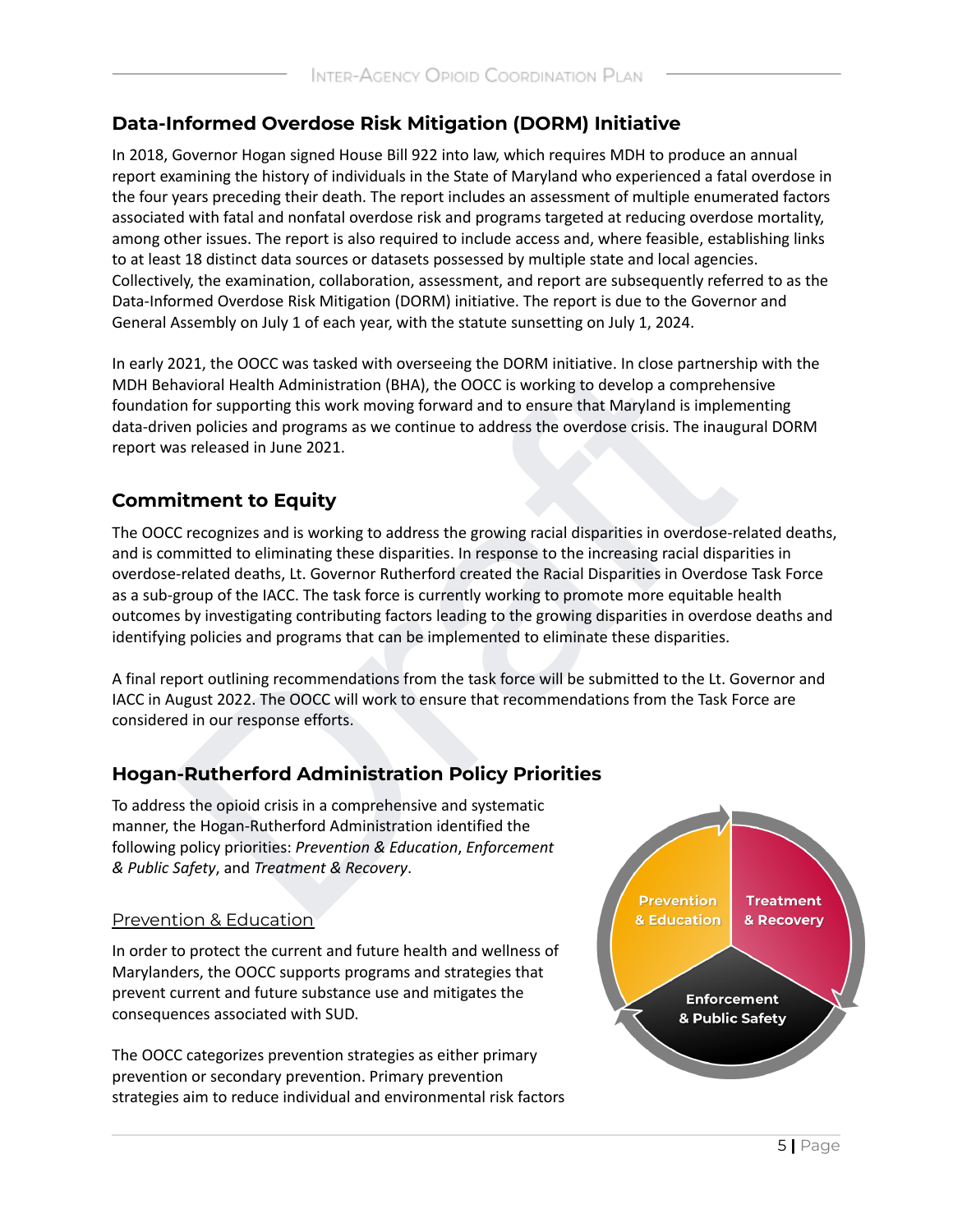while increasing protective factors to prevent or delay the onset of drug use. Examples of primary prevention strategies include public health messaging campaigns, school curricula that address the risks associated with substance use, and initiatives that support the safe storage and disposal of prescription drugs.

Secondary prevention strategies, including harm reduction efforts, aim to meet people who use drugs where they are by offering a spectrum of services, including targeted naloxone and fentanyl test strip distribution. Strategies that reduce harm related to drug use provide an opportunity for individuals who use drugs to engage with systems of care in a dignified manner.

#### Enforcement & Public Safety

Law enforcement and public safety officials play a critical role in addressing the opioid crisis. Reducing the supply of illicit drugs remains a priority, and law enforcement agencies are using innovative technologies to identify, arrest, and prosecute large-scale drug traffickers.

procement and public safety officials play a critical role in addressing the opioid crisis. Reduyly of illicit drugs remains a priority, and law enforcement agencies are using innovative<br>giels to identify, arret, and prose While reducing the drug supply is a high priority, public safety officials play a broader role in addressing the crisis. Public safety officials are in a unique position to help individuals by diverting or deflecting arrests and by connecting those in need with treatment and other resources. Several jurisdictions in Maryland have established pre-arrest diversion programs, and several others have expressed interest in creating such programs.

#### Treatment & Recovery

SUD is a complex disease, and there is not a one-size fits all approach to treatment. SUD treatment services, interventions, and care settings should be tailored to provide individuals with the greatest opportunity for successful outcomes.

Individuals should be able to access all levels of substance use treatment, ranging from outpatient services to medically managed, intensive residential care. Gaps in treatment services exist throughout Maryland, and the state is working tirelessly to identify opportunities to expand services to all geographic regions.

#### **Coordination Planning Process**

To develop Maryland's Inter-Agency Opioid Coordination Plan, the OOCC used the Hogan-Rutherford Administration's policy priorities of *Prevention & Education*, *Enforcement & Public Safety*, and *Treatment & Recovery* as a foundation. Central to the development of the plan was the inclusion of several key elements, including input from state and local partners, findings from the Data-Informed Overdose RIsk Mitigation initiative, feedback from the Maryland Stop Overdose Strategy (SOS) town hall series, and consideration for the work of the Racial Disparities in Overdose Task Force. These considerations taken together support Maryland's overarching goal of improving overdose mortality, which is in alignment with the Statewide Integrated Health Improvement Strategy.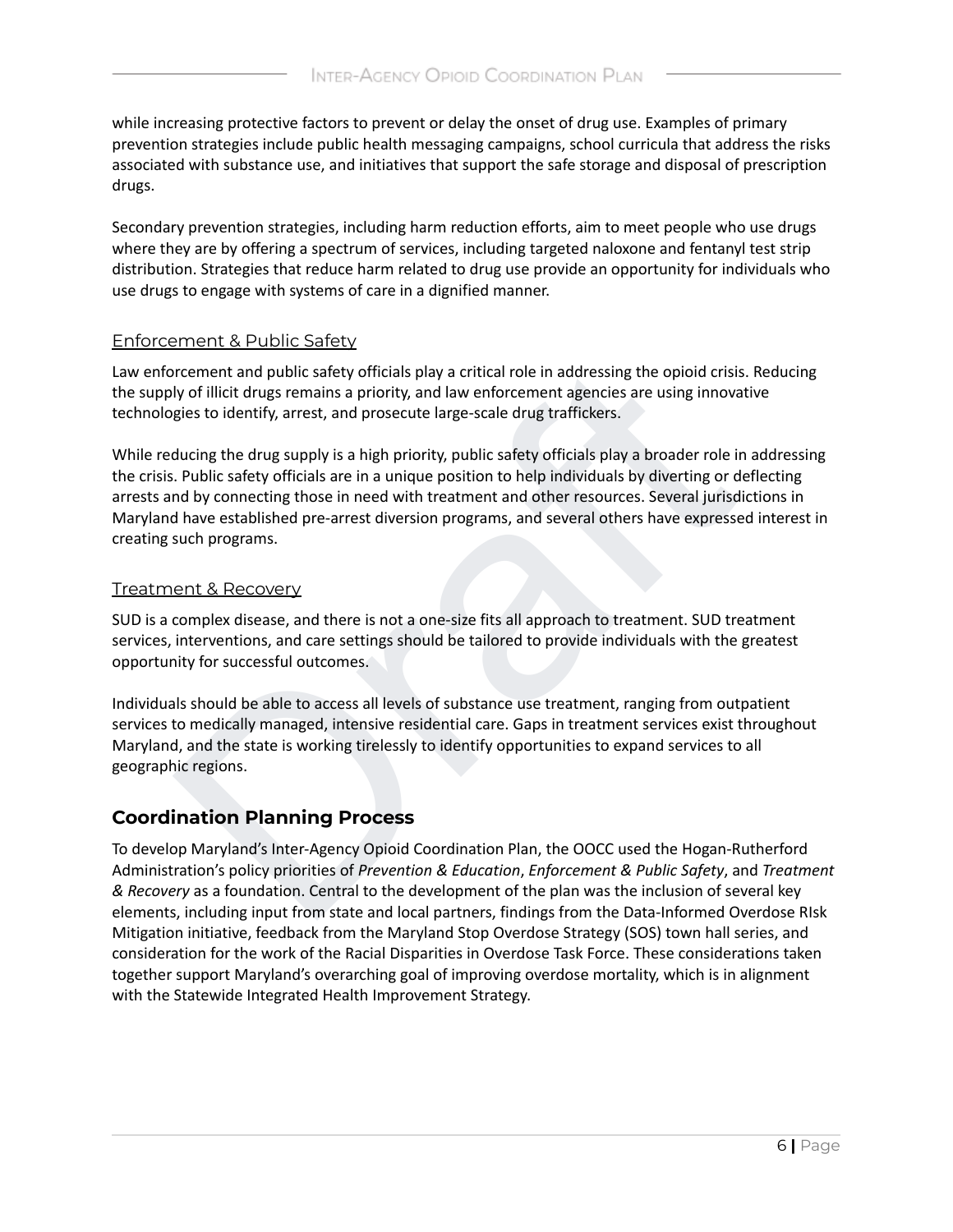

#### Coordination Plan Overview

**Racial Disparities in**<br> **COVER CONSERVER CONSERVENTS**<br>
The state of our side of the coordination plan. This overview outlines the state's outling overdose-related morbidity and mortality and the eight supporting goals. Fo Shown below is an overview of the cod of improving overdose-related morbidity and mortality and the eight supporting goals. Following the overview is the comprehensive coordination plan that lists goals, strategies, activities, key metrics, and implementation partners. For clarity, this coordination plan defined a goal as a broad, desired outcome, a strategy as an approach that will be taken to achieve a goal; and an activity as the specific actions that will be taken to implement a strategy.

Memorandum of Understanding signed by Maryland and the Centers for Medicare and Medicaid Services to engage State agencies and private-sector partners to collaborate and invest in improving health, addressing disparities, and reducing costs for Marylanders. All of the coordination plan's 8 goals support this overarching goal.

- 
- 
- 
- 
- 5. Promote Comprehensive Care Coordination
- 6. Expand Maryland's Crisis Response System
- 7. Expand Access to Evidence-Based Treatment for Opioid **Use Disorder**
- 8. Support Recovery Communities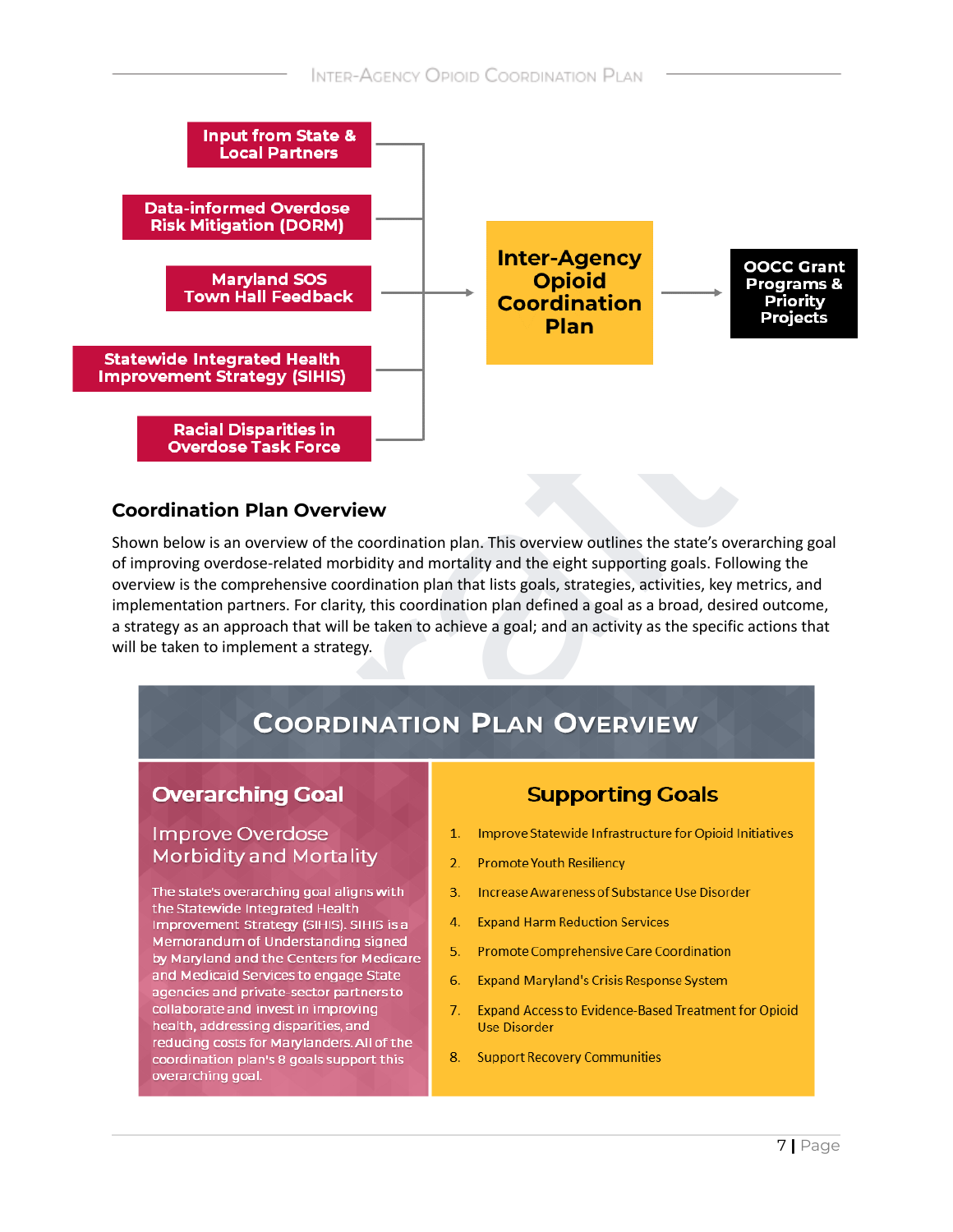## **Goal 1 Improve Infrastructure for Opioid Initiatives**

The State of Maryland aims to further support opioid initiatives through improvements to statewide infrastructure. Priorities include streamlining interagency and interdepartmental data sharing; improving strategic partnerships at the state, local, and community levels; and supporting interdisciplinary partnerships to surveil emerging drug trends. Central to this goal is the Data-Informed Overdose Risk Mitigation (DORM) initiative, which examines the history of individuals in Maryland who suffered fatal overdoses in the preceding four years to identify common risk factors to drive policy solutions.

#### **Strategy 1: Enhance Interagency and Interdepartmental Data Sharing**

#### **DORM**

- Finalize data governance structure to identify processes and procedures to manage, store, and secure overdose-related data.
- Coordinate and organize all overdose-related datasets within the Maryland Department of Health and across other state departments to identify relationships to DORM.
- Establish data use agreements with state departments with overdose-related datasets critical to full implementation of the Data-Informed Overdose Risk Mitigation Initiative (DORM).
- Expand data analytics and visualization capabilities to utilize overdose data to drive program and policy.

#### **Innovation**

|           | overdoses in the preceding four years to identify common risk factors to drive policy solutions.                                                                                                     |                                           |
|-----------|------------------------------------------------------------------------------------------------------------------------------------------------------------------------------------------------------|-------------------------------------------|
|           | <b>Enhance Interagency and Interdepartmental Data Sharing</b><br><b>Strategy 1:</b>                                                                                                                  |                                           |
|           | <b>DORM</b>                                                                                                                                                                                          |                                           |
|           | Finalize data governance structure to identify processes and procedures to manage, store, and<br>secure overdose-related data.                                                                       |                                           |
|           | Coordinate and organize all overdose-related datasets within the Maryland Department of<br>$\bullet$<br>Health and across other state departments to identify relationships to DORM.                 |                                           |
|           | Establish data use agreements with state departments with overdose-related datasets critical<br>$\bullet$<br>to full implementation of the Data-Informed Overdose Risk Mitigation Initiative (DORM). |                                           |
|           | Expand data analytics and visualization capabilities to utilize overdose data to drive program<br>and policy.                                                                                        |                                           |
|           | <b>Innovation</b>                                                                                                                                                                                    |                                           |
|           | Monitor progress related to policy interventions (e.g. CRISP non-fatal overdose notification<br>pilot), to identify opportunities for scalability.                                                   |                                           |
|           |                                                                                                                                                                                                      |                                           |
|           | <b>Key Metrics</b>                                                                                                                                                                                   | <b>Implementation Partners</b>            |
| $\bullet$ | Number of new data use agreements established in<br>accordance with Chapter 211 Act of 2018.                                                                                                         | OOCC, MDH, MDTHINK, CRISP,<br><b>LHDs</b> |
| $\bullet$ | Delivery of annual DORM report.                                                                                                                                                                      |                                           |
|           | Number of program or policy actions/decisions taken to<br>address high-risk populations identified through DORM.                                                                                     |                                           |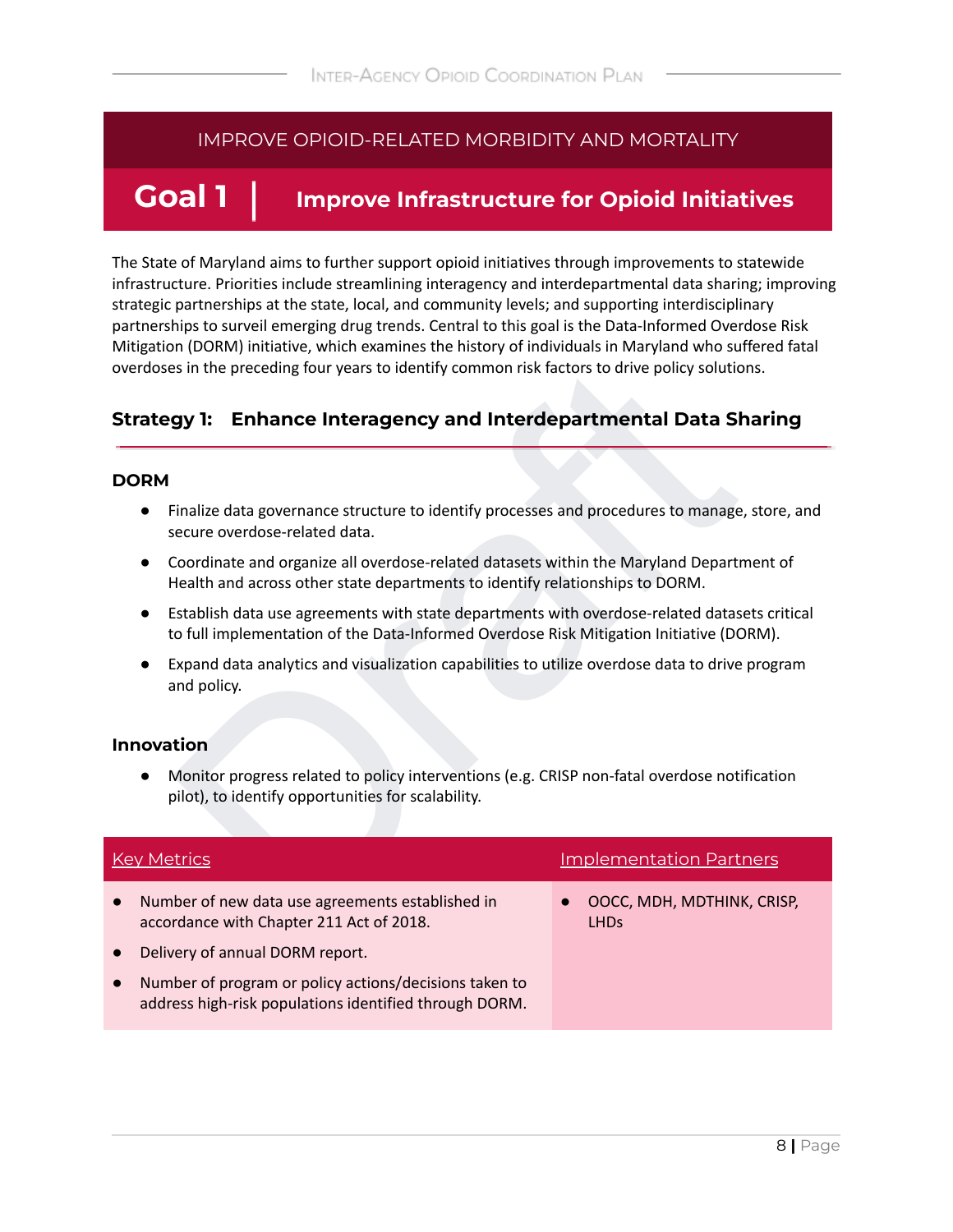#### **Strategy 2: Improve Strategic Partnerships between State, Local, and Community Organizations**

#### **Interagency Sharing**

- Facilitate opportunities for interagency collaboration through bi-monthly state partner briefings.
- Host learning collaboratives and topic-specific forums to raise awareness of emerging issues and topic-specific information.
- Host annual best practices conference to share and disseminate best practices among governmental and nongovernmental partners.
- Provide technical assistance and feedback for OITs to support their local response.

#### **Communication**

| governmental and nongovernmental partners.                                                                                                                                                                                   |                                |  |  |  |
|------------------------------------------------------------------------------------------------------------------------------------------------------------------------------------------------------------------------------|--------------------------------|--|--|--|
| Provide technical assistance and feedback for OITs to support their local response.                                                                                                                                          |                                |  |  |  |
| <b>Communication</b><br>Disseminate OIT alerts.                                                                                                                                                                              |                                |  |  |  |
| <b>Key Metrics</b>                                                                                                                                                                                                           | <b>Implementation Partners</b> |  |  |  |
| Number of state partner briefings.<br>$\bullet$<br>Number of learning collaboratives hosted.<br>$\bullet$<br>Number of participants attending learning<br>collaborative events.<br>Number of OIT alerts issued.<br>$\bullet$ | OOCC, MDH, OITs, LHDs          |  |  |  |
| <b>Strategy 3: Analyze Emerging Drug Trends</b>                                                                                                                                                                              |                                |  |  |  |
| <b>Public Safety</b><br>Provide resources to the High Intensity Drug Trafficking Areas (HIDTA) heroin coordinator<br>program.                                                                                                |                                |  |  |  |

### **Strategy 3: Analyze Emerging Drug Trends**

#### **Public Safety**

- Provide resources to the High Intensity Drug Trafficking Areas (HIDTA) heroin coordinator program.
- Encourage collaboration between HIDTA overdose coordinators, public health and behavioral health professionals to facilitate increased treatment referrals.
- Disseminate bulletin alerts on emerging drug trends from HIDTA.
- Continue intelligence sharing through Maryland Criminal Intelligence Network (MCIN) to support dismantling of drug trafficking organizations.

#### **Public Health**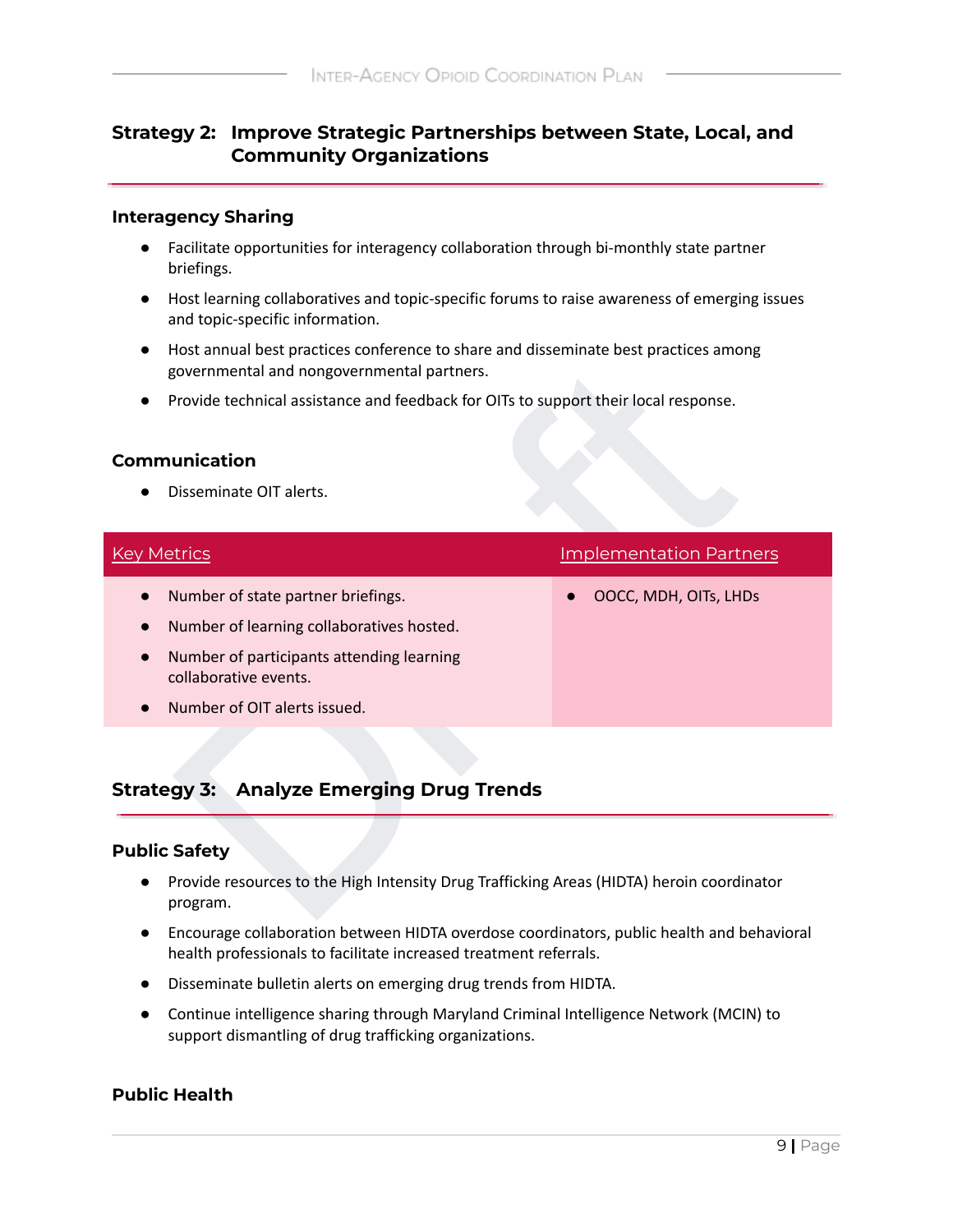- Monitor progress related to the Rapid Analysis of Drugs (RAD) Program.
- Identify opportunities and provide resources to scale RAD statewide.
- Continue to enhance overdose surveillance capabilities using fatal, nonfatal, qualitative and nontraditional data sources; and connect these data to prevention interventions.
- Continue to support state Overdose Fatality Review program.

#### **Technology**

- Support the utilization of technology to provide real time analysis of illicit drug supply.
- Share data systems to inform rapid and effective community overdose prevention efforts.

| Share data systems to imorni rapid and enective community overdose prevention enorts. |                                         |
|---------------------------------------------------------------------------------------|-----------------------------------------|
| <b>Key Metrics</b>                                                                    | <b>Implementation Partners</b>          |
| Number of jurisdictions participating in the heroin<br>coordinator program.           | OOCC, HIDTA, MDH PHS,<br><b>GOCPYVS</b> |
| Number of treatment referrals from heroin coordinators<br>to local health departments |                                         |
| Number of samples collected through RAD.                                              |                                         |
|                                                                                       |                                         |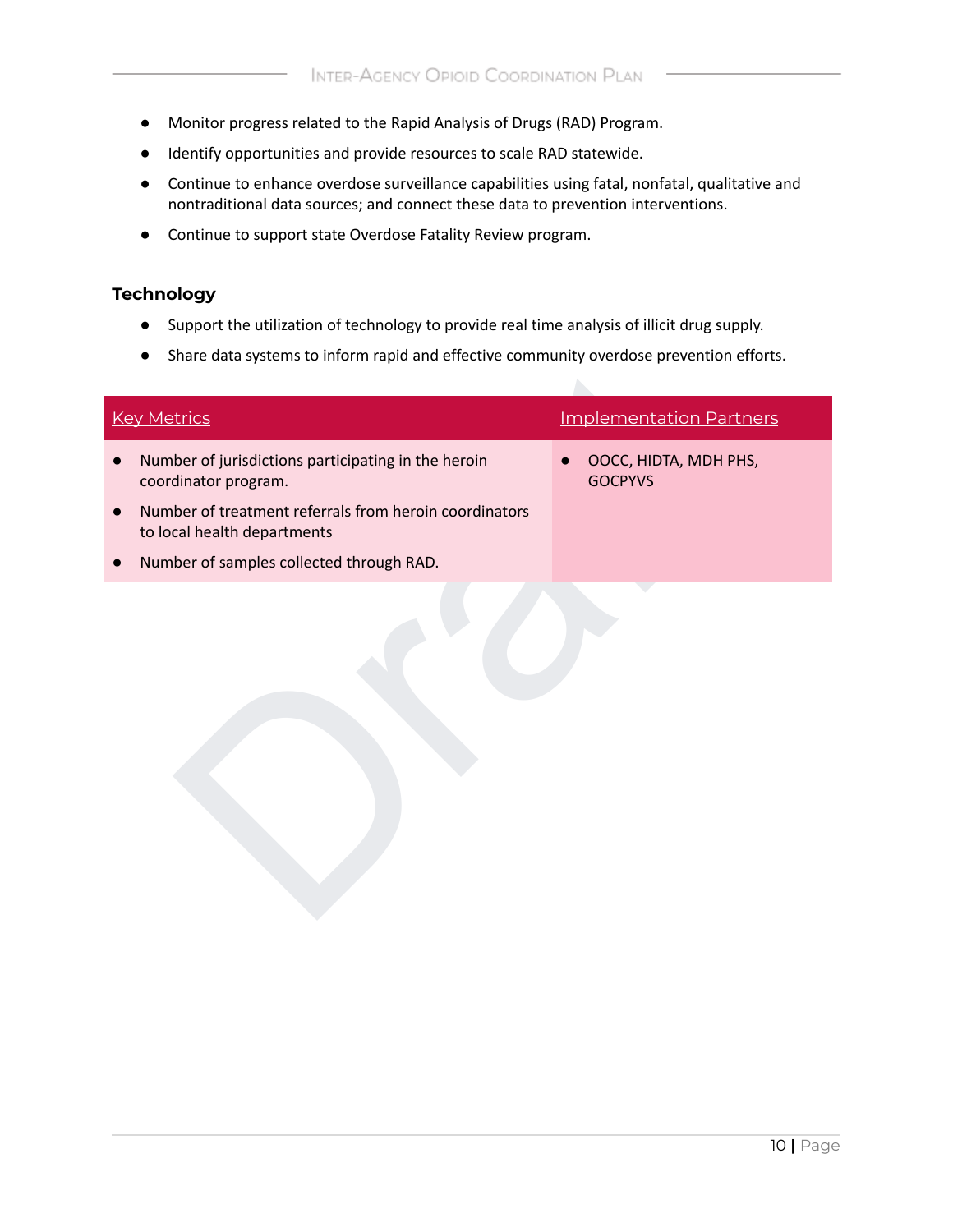# **Goal 2 Promote Youth Resiliency**

Improving opioid morbidity and mortality begins with promoting youth resiliency, addressing Adverse Childhood Effects (ACEs) and community trauma, and supporting families. The State of Maryland aims to raise awareness of ACEs in schools and communities and to support the expansion of evidence-based prevention programming.

#### **Strategy 1: Raise Awareness of Adverse Childhood Experiences (ACEs) in Schools and Communities**

- Continue training ACE Interface Trainers and explore opportunities to train individuals in community organizations.
- Surveil the prevalence of ACEs and Positive Childhood Experiences (PCEs) on a bi-annual basis through the Maryland Youth Risk Behavior Survey/Youth Tobacco Survey (YRBS/YTS).
- Analyze YRBS/YTS data to identify interventions that buffer the effects of ACEs in children, such as non-parent adult support, food security, and safety going to and from school. Explore opportunities to scale effective interventions.
- Identify opportunities to bolster Handle with Care Programs.
- Support work and recommendations presented by the Trauma Informed Care (TIC) Commission.

| <b>Raise Awareness of Adverse Childhood Experiences (ACEs) in</b><br><b>Strategy 1:</b><br><b>Schools and Communities</b>                                                                                                                        |                                |  |
|--------------------------------------------------------------------------------------------------------------------------------------------------------------------------------------------------------------------------------------------------|--------------------------------|--|
|                                                                                                                                                                                                                                                  |                                |  |
| Continue training ACE Interface Trainers and explore opportunities to train individuals in<br>community organizations.                                                                                                                           |                                |  |
| Surveil the prevalence of ACEs and Positive Childhood Experiences (PCEs) on a bi-annual basis<br>through the Maryland Youth Risk Behavior Survey/Youth Tobacco Survey (YRBS/YTS).                                                                |                                |  |
| Analyze YRBS/YTS data to identify interventions that buffer the effects of ACEs in children, such as<br>non-parent adult support, food security, and safety going to and from school. Explore<br>opportunities to scale effective interventions. |                                |  |
| Identify opportunities to bolster Handle with Care Programs.                                                                                                                                                                                     |                                |  |
| Support work and recommendations presented by the Trauma Informed Care (TIC) Commission.                                                                                                                                                         |                                |  |
|                                                                                                                                                                                                                                                  |                                |  |
| <b>Key Metrics</b>                                                                                                                                                                                                                               | <b>Implementation Partners</b> |  |
| Number of ACE Interface trainers.                                                                                                                                                                                                                | MDH BHA & PHS, MSDE,           |  |
| Number of programs that bolster PCEs.<br>$\bullet$                                                                                                                                                                                               | <b>GOCPYVS, SCCAN</b>          |  |
| Average ACE exposure among school age children.                                                                                                                                                                                                  |                                |  |
| Average PCE exposure among school age children.                                                                                                                                                                                                  |                                |  |
| Number of ACEs data briefs, reports and infographics<br>$\bullet$<br>developed and disseminated.                                                                                                                                                 |                                |  |
| Number of Handle with Care Program alerts.<br>$\bullet$                                                                                                                                                                                          |                                |  |
| Number of state agency and partner staff who receive TIC<br>$\bullet$<br>Training.                                                                                                                                                               |                                |  |
| Number of TIC training events.                                                                                                                                                                                                                   |                                |  |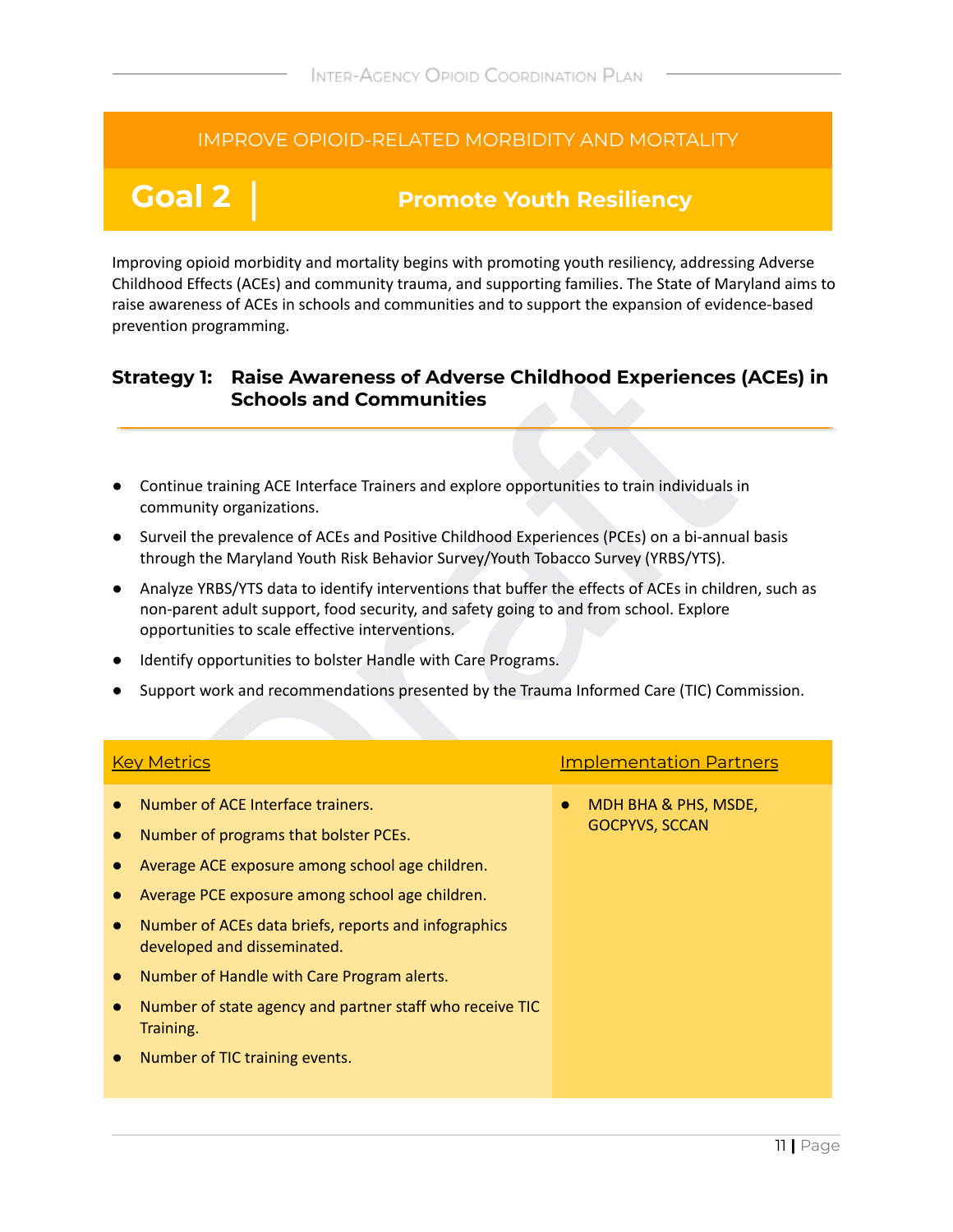### **Strategy 2: Support and Expand Prevention Programming**

- Partner with schools to provide evidence-based substance use awareness training and support for parents, e.g. Night of Conversation, Threat in Plain Sight.
- Work with family support and youth prevention coalitions to promote healthy coping mechanisms and address roots of community trauma, such as expansion of prevention clubhouses.
- Promote engagement of individuals in recovery with prevention programming.

| <b>Key Metrics</b>                                                                       | <b>Implementation Partners</b>             |
|------------------------------------------------------------------------------------------|--------------------------------------------|
| Number of youth engaged in evidence-based substance<br>use disorder prevention programs. | MDH, MSDE, MCF, Community<br>Organizations |
| Number of schools providing substance use awareness<br>training.                         |                                            |
| Number of students/parents who participated in<br>substance use training opportunities.  |                                            |
| Number of youth/family support organizations who<br>initiated new prevention programs.   |                                            |
|                                                                                          |                                            |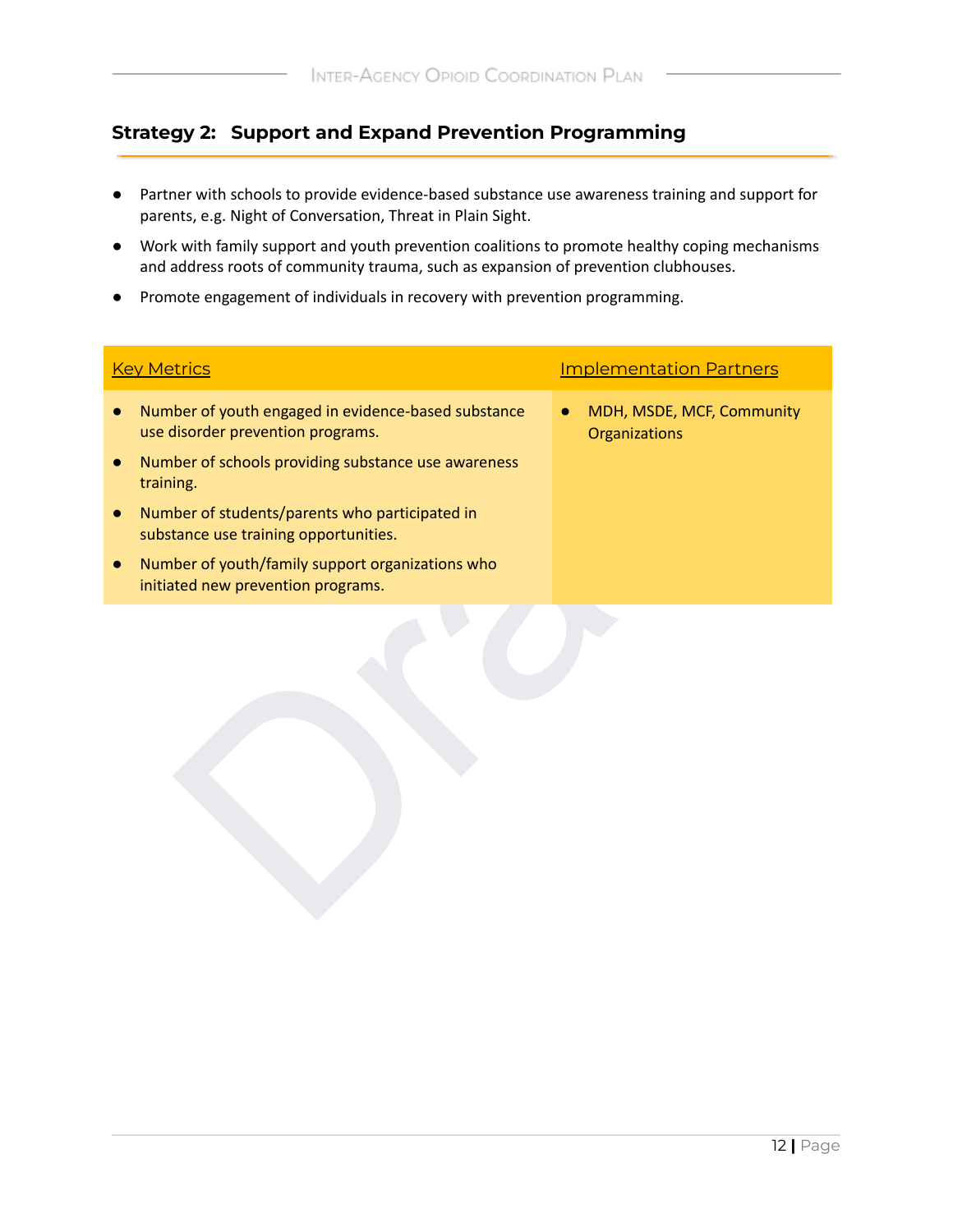# **Goal 3 Increase Awareness of the Opioid Crisis**

Raising awareness of the overdose crisis is an important component of the State of Maryland's response. Strategies for raising awareness include promoting and disseminating Regrounding our Response, an initiative that seeks to address stigma around substance use and raise awareness about public health approaches to address the opioid crisis; as well as efforts to create accurate and data-driven messaging for the general public.

#### **Strategy 1: Promote and Disseminate Regrounding our Response (RoR) Curriculum**

- Train new RoR Master Presenters across the state that can commit to providing community presentations to reduce stigma and increase support for evidence-based approaches to the overdose crisis.
- Identify and engage new partners to employ curriculum, such as public safety, the judiciary, and local community organizations.
- Promote greater outreach through virtual workshops and by recording RoR trainings for independent e-learning.

| <b>Promote and Disseminate Regrounding our Response (RoR)</b><br><b>Strategy 1:</b><br><b>Curriculum</b>                                                                                                |                                                           |  |  |  |
|---------------------------------------------------------------------------------------------------------------------------------------------------------------------------------------------------------|-----------------------------------------------------------|--|--|--|
| Train new RoR Master Presenters across the state that can commit to providing community<br>presentations to reduce stigma and increase support for evidence-based approaches to the<br>overdose crisis. |                                                           |  |  |  |
| Identify and engage new partners to employ curriculum, such as public safety, the judiciary, and<br>local community organizations.                                                                      |                                                           |  |  |  |
| Promote greater outreach through virtual workshops and by recording RoR trainings for<br>$\bullet$<br>independent e-learning.                                                                           |                                                           |  |  |  |
| <b>Key Metrics</b>                                                                                                                                                                                      | <b>Implementation Partners</b>                            |  |  |  |
| Number of RoR Master Presenters.<br>Number of annual presentation attendees.<br>$\bullet$<br>Number of new RoR partners engaged.<br>$\bullet$<br>Number of views of e-learning modules.                 | CHRS, DHS, DPSCS, MD Judiciary,<br><b>LHD<sub>S</sub></b> |  |  |  |
| Strategy 2: Create Accurate and Data-Driven Messaging for the General                                                                                                                                   |                                                           |  |  |  |

#### **Strategy 2: Create Accurate and Data-Driven Messaging for the General Public**

#### **Awareness Campaigns**

- Promote relevant substance use initiatives, including polysubstance and stimulant use.
	- $\circ$  Engage and utilize multiple media channels, such as social media, television, video and audio streaming, radio, print ads in transit and medical waiting rooms, etc.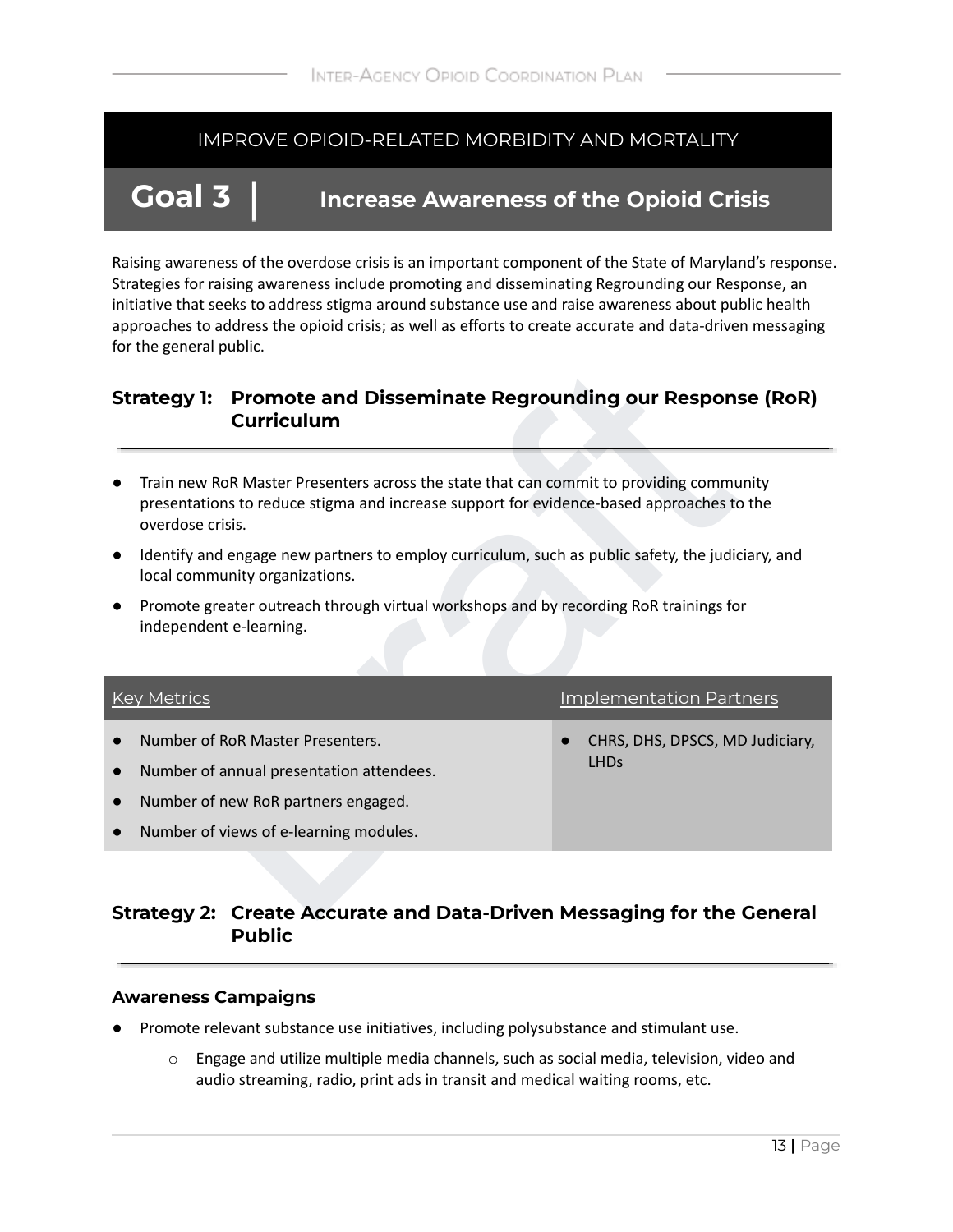o Provide culturally sensitive resources in multiple languages, including but not limited to English and Spanish.

#### **Awareness Events**

- Support grassroot activities such as Good Samaritan Ambassadors and campaigns to reach active users with harm reduction messaging.
- Support awareness events, e.g., Going Purple, International Overdose Awareness Day.

|           | <b>Key Metrics</b>                                                         | <b>Implementation Partners</b> |
|-----------|----------------------------------------------------------------------------|--------------------------------|
|           | Number of jurisdictions engaged through public service<br>communications.  | MDH BHA, LHDs, MCF             |
|           | Number of annual gained impressions.                                       |                                |
|           | Number of targeted awareness campaigns based on<br>emerging overdose data. |                                |
| $\bullet$ | Number of individuals outreached through grassroot<br>activities.          |                                |
|           | Number of awareness events hosted statewide.                               |                                |
|           |                                                                            |                                |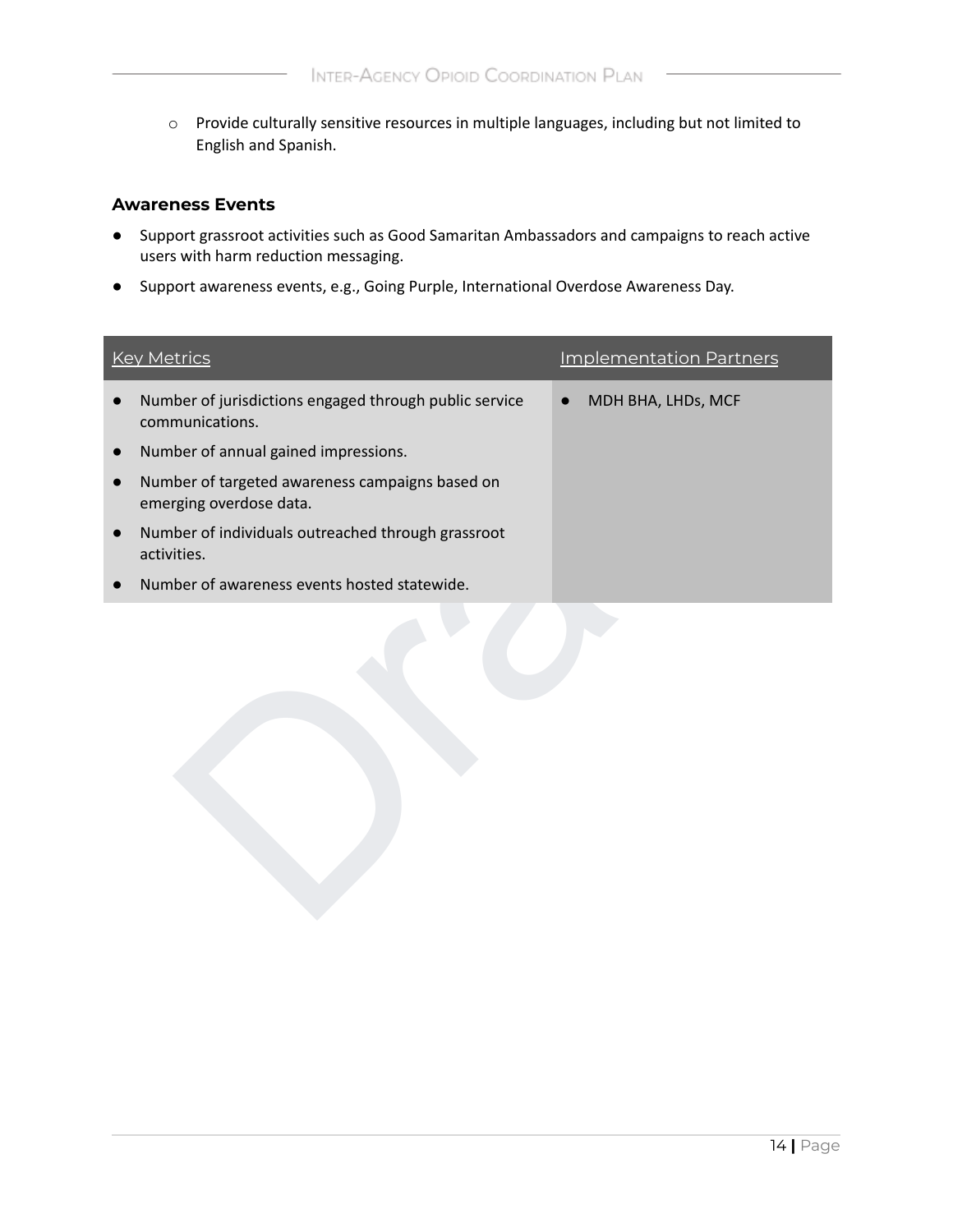# **Goal 4 Expand Harm Reduction Services**

n expansion include targeted naloxone distribution and targeted community outreach. The staturation model estimates naloxone distribution targets based on opioid overdose deat<br>
and expanded syringe service programs.<br> **gy 1** Harm reduction is a set of principles that focuses on positive change and working with people without judgement, coercion, discrimination, or requiring that they stop using drugs as a precondition of support.<sup>1</sup> DORM findings show that more than half of overdose decedents were eligible for Medicaid services at the time of death and of growing racial disparities in overdose death rates, inform the state's need for innovative and equitable outreach to individuals who use drugs. State priorities for harm reduction expansion include targeted naloxone distribution and targeted community outreach. The naloxone saturation model estimates naloxone distribution targets based on opioid overdose deaths in a jurisdiction, while targeted community outreach includes supporting improved access to harm reduction services and expanded syringe service programs.

#### **Strategy 1: Expand Targeted Naloxone Distribution**

- Provide resources, including FDA-approved medications to reverse opioid overdose, and technical assistance to local jurisdictions and community-based organizations named in the Statewide Targeted Overdose Prevention (STOP) Act of 2022. Named entities include:
	- o EMS Leave-Behind
	- o Emergency Department Discharge
	- o Correctional Facilities
	- o Substance Use Treatment Programs
	- o Homeless Services Organization
- Encourage local Overdose Response Programs (ORPs) to utilize naloxone saturation formula to identify distribution targets.

|           | <b>Key Metrics</b>                                                            | <b>Implementation Partners</b>                                    |
|-----------|-------------------------------------------------------------------------------|-------------------------------------------------------------------|
| $\bullet$ | Percent of jurisdictions meeting naloxone saturation<br>criteria.             | CHRS, OTPs, MHA, Homeless<br>Services Programs, Intensive         |
|           | Overdose mortality rate in jurisdictions that achieve<br>naloxone saturation. | <b>Outpatient Programs, Reentry</b><br>Programs, Local Businesses |

<sup>1</sup> https://www.hri.global/what-is-harm-reduction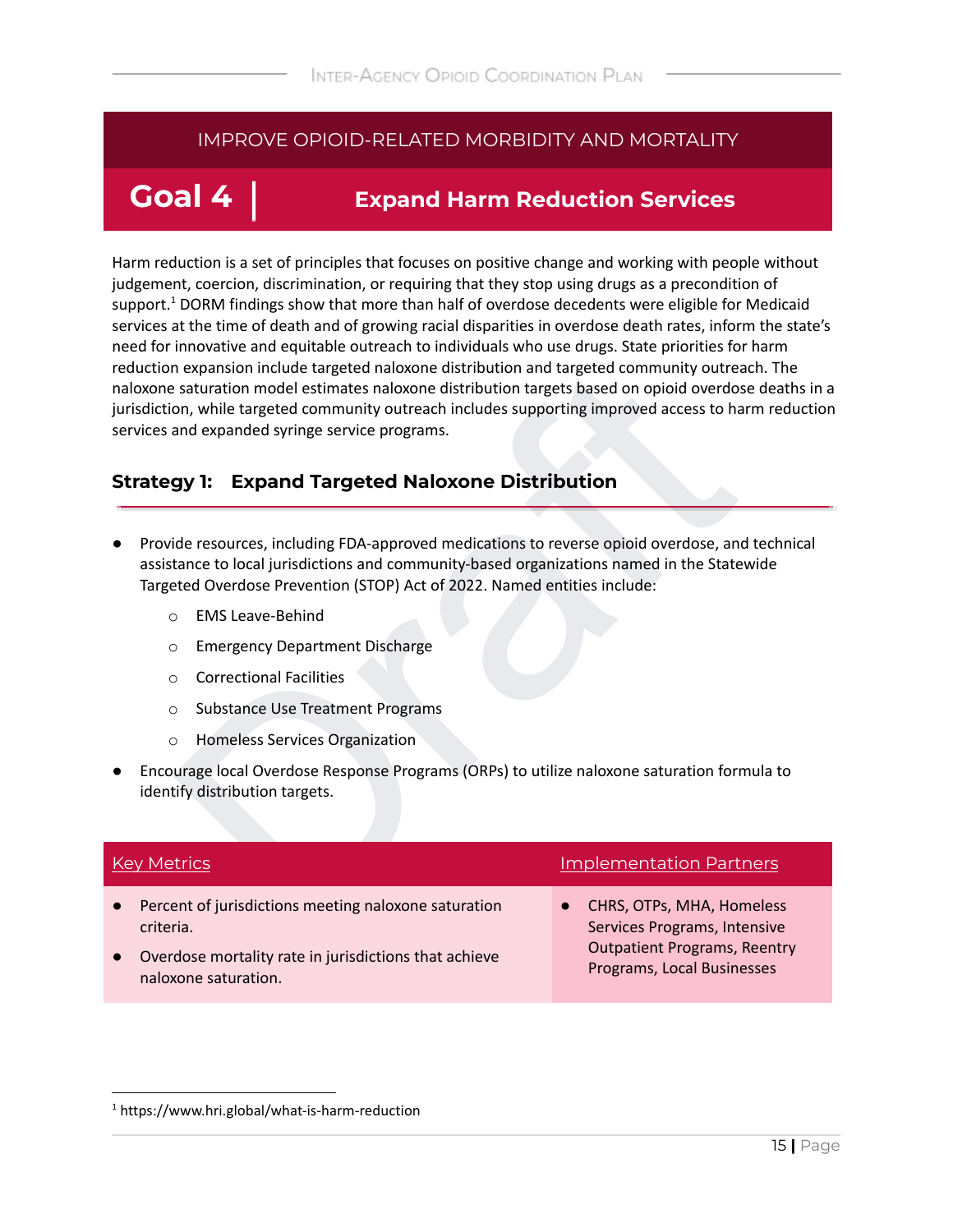### **Strategy 2: Expand Targeted Harm Reduction Outreach**

#### **Innovative Community Outreach**

- Reduce barriers to accessing harm reduction supplies, e.g., implement harm reduction vending machines.
- Utilize data to identify areas of greatest need for low-barrier harm reduction supplies. Promote data- and community-driven location selection and provide ongoing technical assistance and training throughout local implementation.

#### **Syringe Service Programs (SSPs)**

- Support the expansion of SSPs in offering comprehensive wrap-around services.
- Explore opportunities to integrate telehealth services into syringe service program practices.

| <b>Syringe Service Programs (SSPs)</b><br>Support the expansion of SSPs in offering comprehensive wrap-around services.<br>Explore opportunities to integrate telehealth services into syringe service program practices. |                                                                                  |  |                                |  |
|---------------------------------------------------------------------------------------------------------------------------------------------------------------------------------------------------------------------------|----------------------------------------------------------------------------------|--|--------------------------------|--|
|                                                                                                                                                                                                                           | <b>Key Metrics</b>                                                               |  | <b>Implementation Partners</b> |  |
|                                                                                                                                                                                                                           | Number of naloxone doses distributed through harm<br>reduction vending machines. |  | CHRS, LHDs, RCOs               |  |
|                                                                                                                                                                                                                           | Number of SSP participants connected to substance use<br>disorder treatment.     |  |                                |  |
|                                                                                                                                                                                                                           | Number of SSP participants connected to hepatitis C<br>treatment.                |  |                                |  |
|                                                                                                                                                                                                                           | Number of individuals served by SSPs.                                            |  |                                |  |
|                                                                                                                                                                                                                           |                                                                                  |  |                                |  |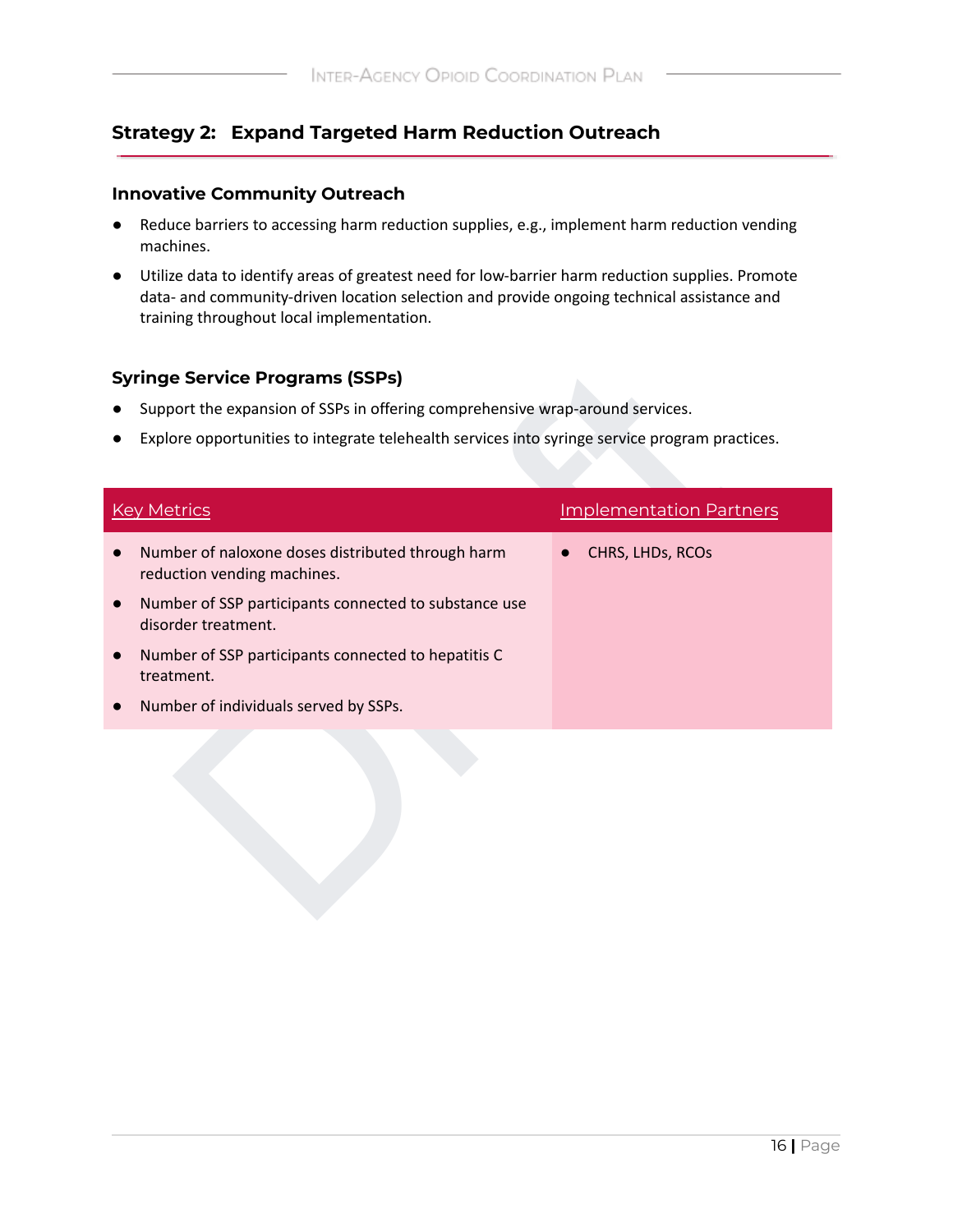# **Goal 5 Promote Comprehensive Care Coordination**

Care coordination involves organizing patient activities and sharing information among all participants concerned with a patient's wellbeing to achieve safer and more effective care. This comprehensive care coordination is essential as the majority of overdose decedents were eligible for Medicaid services at the time of death and thus characterized by various negative social determinants of health. The State of Maryland aims to improve comprehensive care coordination for individuals with substance use disorder through the expansion of mobile health clinics and improved long-term case management.

### **Strategy 1: Explore Opportunities to Expand Mobile Health Clinics**

- Promote coordination between mobile health clinics and local health departments to identify areas where there are high overdoses and few primary care providers.
- Expand services provided by mobile health clinics to address issues that intersect with opioid use disorder, such as COVID-19 and mental health.
- Incorporate peer recovery specialists to ensure care coordination for individuals engaged with mobile health clinics.

| through the expansion of mobile health clinics and improved long-term case management.                                                                                     |                                              |  |  |
|----------------------------------------------------------------------------------------------------------------------------------------------------------------------------|----------------------------------------------|--|--|
| <b>Explore Opportunities to Expand Mobile Health Clinics</b><br>Strategy 1:                                                                                                |                                              |  |  |
| Promote coordination between mobile health clinics and local health departments to identify<br>areas where there are high overdoses and few primary care providers.        |                                              |  |  |
| Expand services provided by mobile health clinics to address issues that intersect with opioid use<br>$\bullet$<br>disorder, such as COVID-19 and mental health.           |                                              |  |  |
| Incorporate peer recovery specialists to ensure care coordination for individuals engaged with<br>mobile health clinics.                                                   |                                              |  |  |
| <b>Key Metrics</b>                                                                                                                                                         | <b>Implementation Partners</b>               |  |  |
| Number of individuals serviced by mobile health clinics.<br>Percentage of patients treated in a mobile health clinic<br>$\bullet$<br>that remain in treatment for 90 days. | MDH, LHDs, MACS, Academic<br><b>Partners</b> |  |  |
| <b>Strategy 2: Improve Long-Term Intensive Case Management</b>                                                                                                             |                                              |  |  |
|                                                                                                                                                                            |                                              |  |  |

#### **Strategy 2: Improve Long-Term Intensive Case Management**

#### **Public Safety**

- Promote Law Enforcement Assisted Diversion (LEAD) programs as a strategy to reduce recidivism and connect individuals with substance use disorder to services.
- Provide LEAD technical assistance to interested and participating jurisdictions.
- Increase efforts to reach National Association of Drug Court Professionals (NADCP) Adult Drug Court Best Practice "target population" of high-risk/high-need criminal offenders with substance use disorder.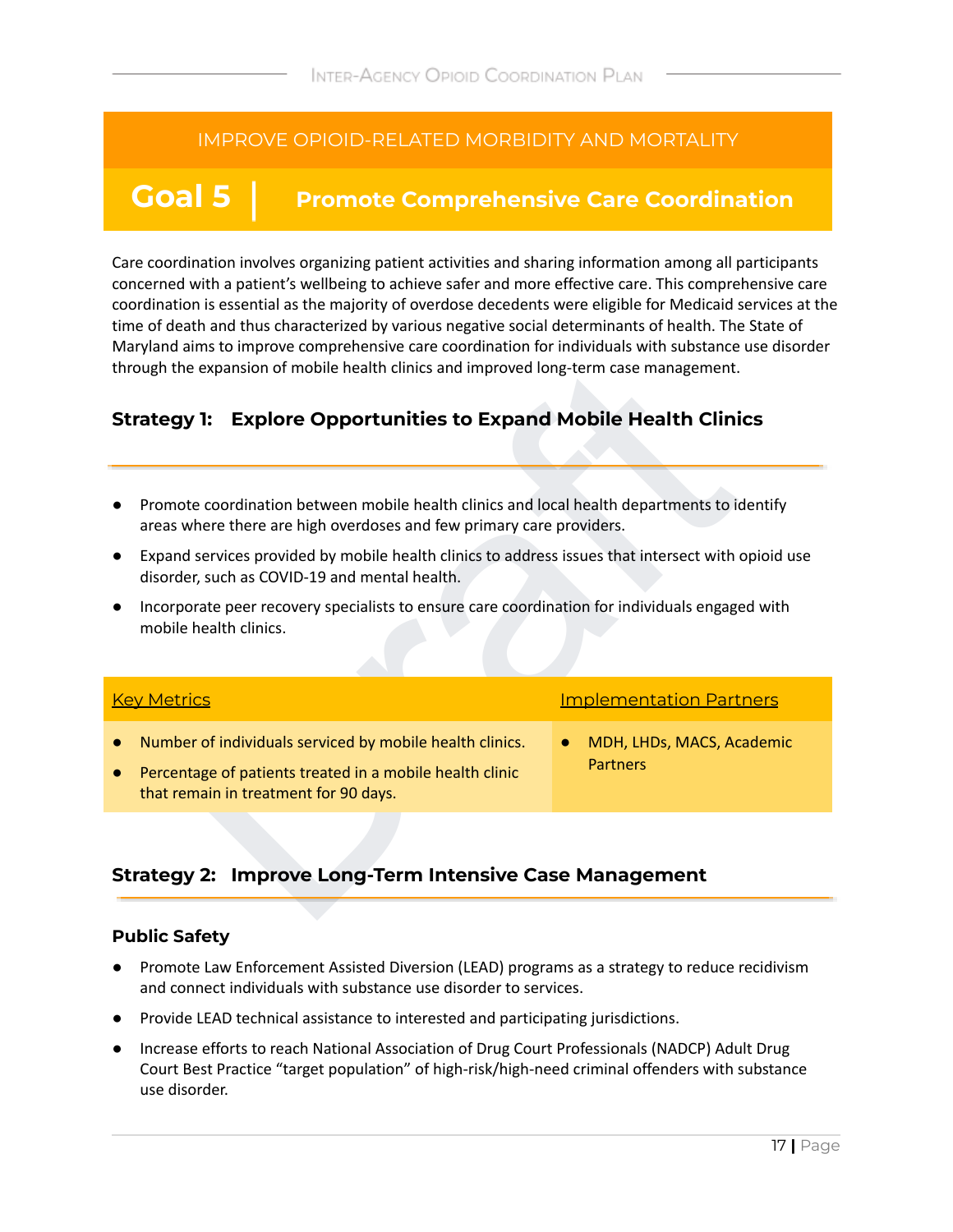**●** Support new adult drugs courts.

#### **Harm Reduction**

- Explore noncoercive harm reduction case management training pilots and scale as effective interventions are identified (e.g., Camden Coalition's COACH model).
- Identify opportunities to promote low-barrier housing options for people who use drugs.

#### **Medicaid**

- Identify outcomes from Maternal Opioid Misuse Model (MOM).
- Scale Maternal Opioid Misuse Model (MOM) program statewide to provide enhanced case management services to pregnant and postpartum Medicaid participants who have opioid use disorder.

| <u>tuefitify outcomes from ividiental Opiolu iviisuse iviouel (MOIVI).</u>                                                                                                                   |                                                |  |  |
|----------------------------------------------------------------------------------------------------------------------------------------------------------------------------------------------|------------------------------------------------|--|--|
| Scale Maternal Opioid Misuse Model (MOM) program statewide to provide enhanced case<br>management services to pregnant and postpartum Medicaid participants who have opioid use<br>disorder. |                                                |  |  |
| <b>Key Metrics</b>                                                                                                                                                                           | <b>Implementation Partners</b>                 |  |  |
| Number of law enforcement referrals to substance use<br>disorder services.                                                                                                                   | MDH Medicaid & CHRS, DPSCS,<br>CMS, MCOs, LHDs |  |  |
| Number of entrances of high-risk/high-need offenders<br>with substance use disorder to all Maryland adult drug<br>courts.                                                                    |                                                |  |  |
| Number of harm reduction case management participants<br>who report improved quality of life.                                                                                                |                                                |  |  |
| Number of jurisdictions offering MOM program.                                                                                                                                                |                                                |  |  |
| Percent of MOM program participants who attended<br>required prenatal and postpartum medical visits.                                                                                         |                                                |  |  |
| Rate of neonatal abstinence syndrome (NAS) in children<br>of MOM program participants.                                                                                                       |                                                |  |  |
|                                                                                                                                                                                              |                                                |  |  |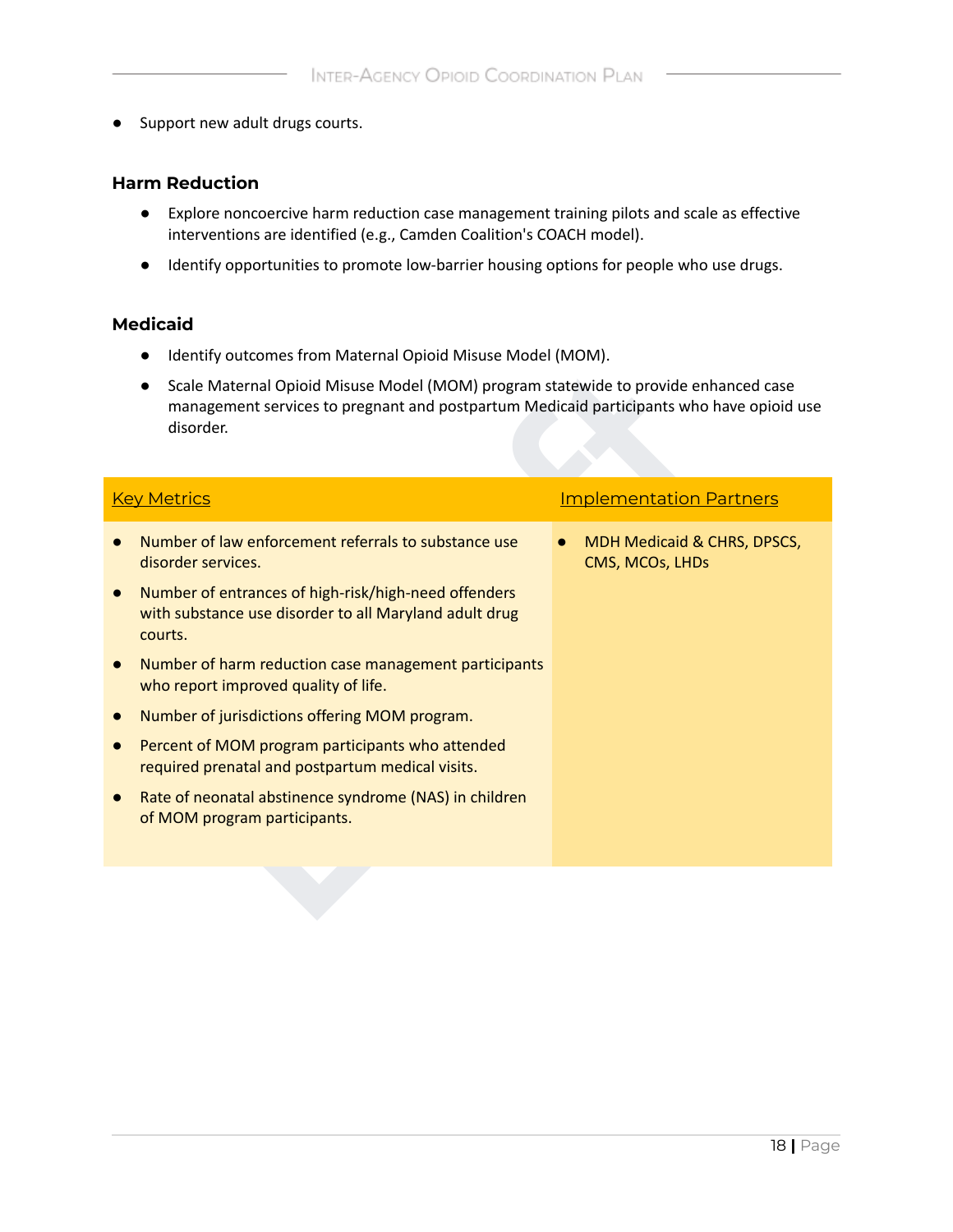# **Goal 6 Expand Maryland's Crisis Response System**

A comprehensive crisis system can help improve the opioid crisis by providing increased opportunities for treatment on demand. In February 2021, the state of Maryland launched the Maryland Crisis System Workgroup in order to implement a statewide comprehensive, integrated, public/private behavioral health crisis care system. Maryland's crisis system will provide 24/7 hotline access, urgent care, stabilization and crisis beds, and community mobile response. Strategies include identifying and filling gaps in crisis services, improving the operational efficacy of the crisis response system, and ensuring its financial stability and sustainability.

### **Strategy 1: Continue to Identify and Fill Gaps in Crisis Services**

- Ensure equitable crisis coverage for all of Maryland through the creation of 6 crisis regions.
- Develop and implement Mobile Response Services Stabilization (MRSS) for children and adolescents.
- Implement standardized crisis assessment tools with children and adolescents to ensure universal screening, using the Crisis Assessment Tool (CAT).
- Implement future recommendations from the Maryland Crisis System Workgroup.

|           | gaps in crisis services, improving the operational efficacy of the crisis response system, and ensuring its<br>financial stability and sustainability. |                                |  |
|-----------|--------------------------------------------------------------------------------------------------------------------------------------------------------|--------------------------------|--|
|           | <b>Continue to Identify and Fill Gaps in Crisis Services</b><br><b>Strategy 1:</b>                                                                     |                                |  |
|           | Ensure equitable crisis coverage for all of Maryland through the creation of 6 crisis regions.                                                         |                                |  |
|           | Develop and implement Mobile Response Services Stabilization (MRSS) for children and<br>adolescents.                                                   |                                |  |
|           | Implement standardized crisis assessment tools with children and adolescents to ensure universal<br>screening, using the Crisis Assessment Tool (CAT). |                                |  |
|           | Implement future recommendations from the Maryland Crisis System Workgroup.                                                                            |                                |  |
|           |                                                                                                                                                        |                                |  |
|           | <b>Key Metrics</b>                                                                                                                                     | <b>Implementation Partners</b> |  |
|           | Establishment of 6 crisis regions.                                                                                                                     | MDH BHA, LBHAs, LHDs, MHA      |  |
|           | Number of jurisdictions implementing MRSS.                                                                                                             |                                |  |
| $\bullet$ | Number of individuals participating in MRSS Quality<br>Improvement Collaborative.                                                                      |                                |  |
|           | Number of individuals trained and certified in using CAT.                                                                                              |                                |  |
| $\bullet$ | Utilization of crisis services: hotlines, mobile response<br>teams, stabilization and crisis beds, urgent care visits.                                 |                                |  |
|           | Number of emergency department visits for behavioral<br>health crises.                                                                                 |                                |  |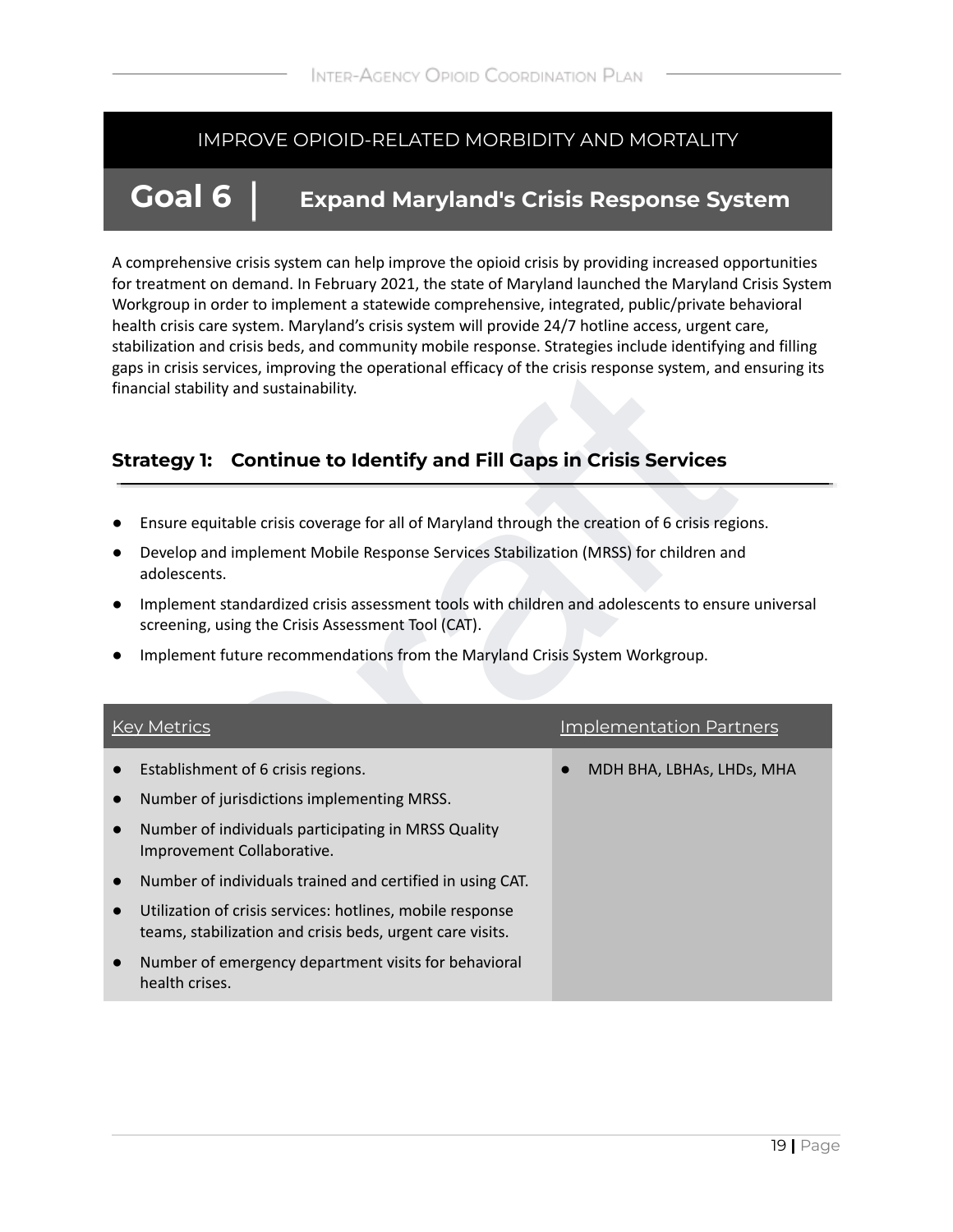### **Strategy 2: Improve Operational Efficacy of Crisis Response System**

- Establish best practices and regulations for crisis services.
- Identify standardized data elements for crisis hotlines, mobile response teams and urgent cares.
- Build capacity around 988 national hotline integration and increased crisis hotline support.

|           | <b>Key Metrics</b>                                                                              | <b>Implementation Partners</b>                               |
|-----------|-------------------------------------------------------------------------------------------------|--------------------------------------------------------------|
| $\bullet$ | Establishment of crisis best practices.<br>Core crisis data elements developed and implemented. | MDH BHA, LBHAs, LHDs, MHA,<br><b>Community Organizations</b> |
|           |                                                                                                 |                                                              |

# **Strategy 3: Ensure financial stability and sustainability**

- Revise Maryland Medicaid state plan amendment to create mechanism for crisis services to be payable through Maryland Medicaid for-service system.
- Leverage different funding sources to sustain crisis services.

| Establishment of crisis best practices.<br>Core crisis data elements developed and implemented.                                                                                                                        | MDH BHA, LBHAs, LHDs, MHA,<br><b>Community Organizations</b>           |  |  |  |
|------------------------------------------------------------------------------------------------------------------------------------------------------------------------------------------------------------------------|------------------------------------------------------------------------|--|--|--|
| Strategy 3: Ensure financial stability and sustainability                                                                                                                                                              |                                                                        |  |  |  |
| Revise Maryland Medicaid state plan amendment to create mechanism for crisis services to be<br>payable through Maryland Medicaid for-service system.<br>Leverage different funding sources to sustain crisis services. |                                                                        |  |  |  |
| <b>Key Metrics</b>                                                                                                                                                                                                     | <b>Implementation Partners</b>                                         |  |  |  |
| Completion of updated state plan amendment<br>Project a fully funded crisis system.                                                                                                                                    | MDH BHA, LBHAs, LHDs, MHA,<br>MDH Medicaid, Community<br>Organizations |  |  |  |
|                                                                                                                                                                                                                        |                                                                        |  |  |  |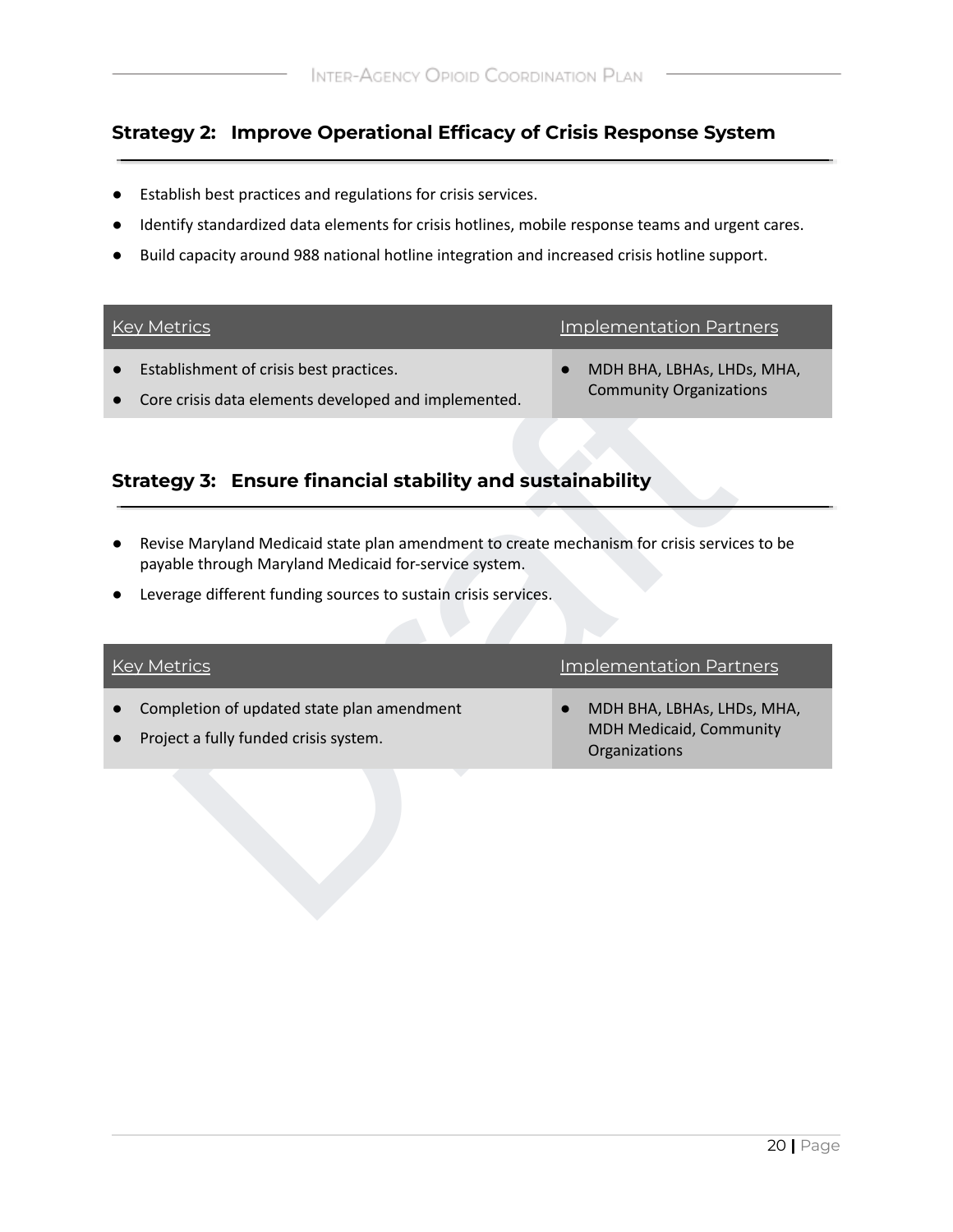# **Goal 7**

### **Expand Access to Treatment for Opioid Use Disorder**

Data from the DORM report released in June 2021 showed that nearly 70% of overdose decedents had an interaction with a Maryland hospital preceding their death, while 64.1 percent of decedents were previously prescribed and dispensed a controlled substance. In addition, 85% of the country's prison population has a substance use disorder and is at high risk of overdose following release from incarceration. These data demonstrate the importance of providing medications to treat opioid use disorder in a variety of settings. The State aims to promote buprenorphine induction in emergency departments, improve primary care provider engagement, and expand medications for opioid use disorder to all Maryland correctional facilities.

#### **Strategy 1: Promote Buprenorphine Induction in Emergency Departments**

- Expand screening for opioid use disorder in emergency departments (ED).
- Continue to partner with EDs to ensure they have resources necessary to initiate buprenorphine.
- Ensure peer recovery specialists are utilized 24/7 to provide care coordination for individuals leaving the emergency department.

| incarceration. These data demonstrate the importance of providing medications to treat opioid use<br>disorder in a variety of settings. The State aims to promote buprenorphine induction in emergency<br>departments, improve primary care provider engagement, and expand medications for opioid use<br>disorder to all Maryland correctional facilities.<br><b>Promote Buprenorphine Induction in Emergency</b><br><b>Strategy 1:</b> |                                                                                |                                                        |  |  |
|------------------------------------------------------------------------------------------------------------------------------------------------------------------------------------------------------------------------------------------------------------------------------------------------------------------------------------------------------------------------------------------------------------------------------------------|--------------------------------------------------------------------------------|--------------------------------------------------------|--|--|
|                                                                                                                                                                                                                                                                                                                                                                                                                                          | <b>Departments</b>                                                             |                                                        |  |  |
| Expand screening for opioid use disorder in emergency departments (ED).<br>Continue to partner with EDs to ensure they have resources necessary to initiate buprenorphine.<br>Ensure peer recovery specialists are utilized 24/7 to provide care coordination for individuals<br>leaving the emergency department.                                                                                                                       |                                                                                |                                                        |  |  |
|                                                                                                                                                                                                                                                                                                                                                                                                                                          | <b>Key Metrics</b>                                                             | <b>Implementation Partners</b>                         |  |  |
|                                                                                                                                                                                                                                                                                                                                                                                                                                          | Number of hospital EDs engaged in buprenorphine<br>induction.                  | OOCC, MHA, MDH BHA, LHDs,<br><b>Mosaic Group, MACS</b> |  |  |
|                                                                                                                                                                                                                                                                                                                                                                                                                                          | Number of emergency department readmissions due to<br>overdose.                |                                                        |  |  |
| $\bullet$                                                                                                                                                                                                                                                                                                                                                                                                                                | Number of EDs with peer recovery specialists.                                  |                                                        |  |  |
| $\bullet$                                                                                                                                                                                                                                                                                                                                                                                                                                | Number of linkages with treatment programs for<br>individuals that start MOUD. |                                                        |  |  |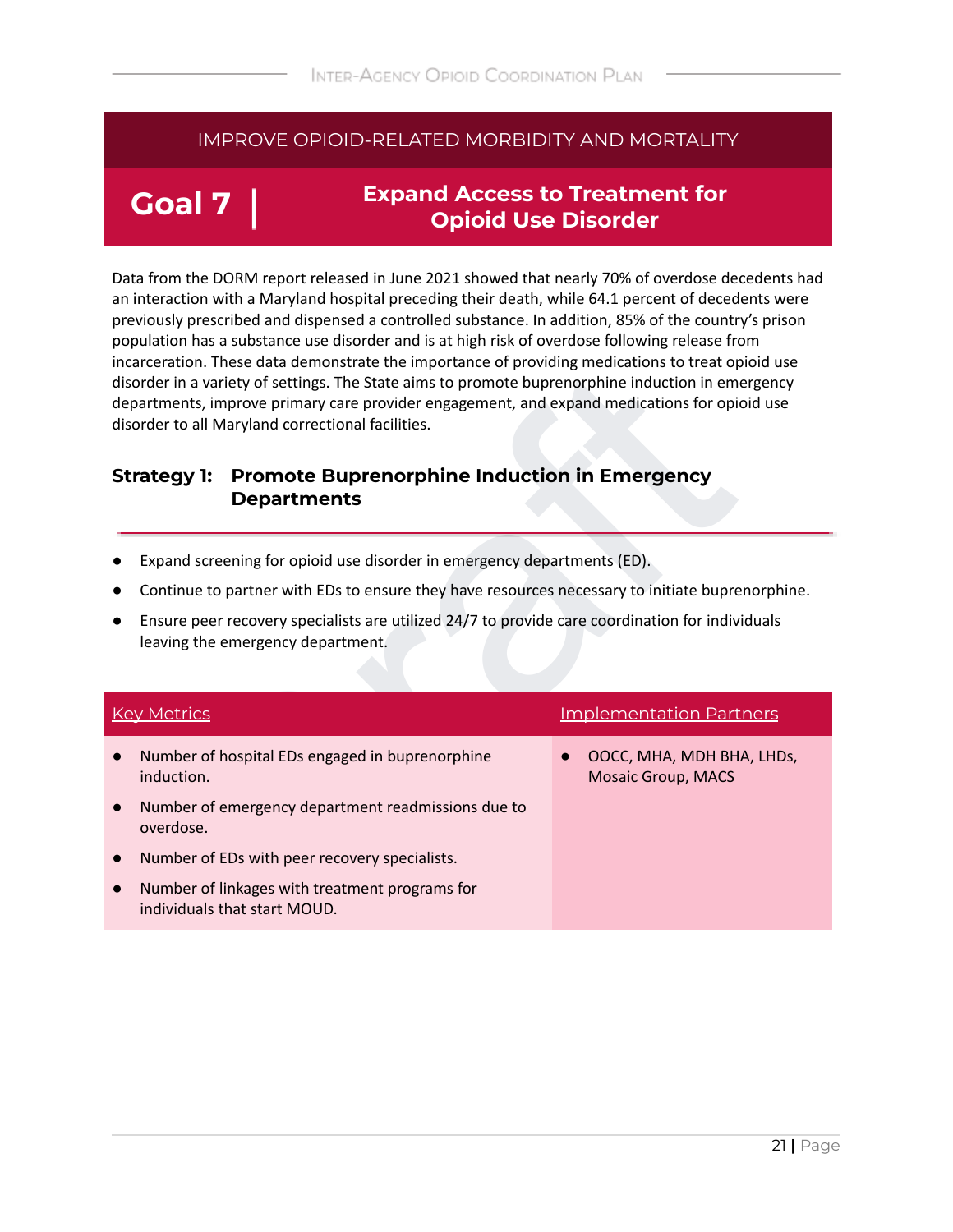### **Strategy 2: Improve Primary Care Provider Engagement**

- Continue expansion of SBIRT (Screening, Brief Intervention, and Referral to Treatment tool) in primary care practices and encourage reporting of SBIRT data.
- Provide technical assistance to providers working with individuals that use opioids, including supporting providers to become buprenorphine waivered practitioners and providing academic detailing to promote safe controlled substance prescribing.
- Explore behavioral health integration into primary care, such as incorporating depression and family safety planning.

| <b>Key Metrics</b>                                                                                                                                                                                                                                                                                                                                                                 | <b>Implementation Partners</b>                                                              |  |
|------------------------------------------------------------------------------------------------------------------------------------------------------------------------------------------------------------------------------------------------------------------------------------------------------------------------------------------------------------------------------------|---------------------------------------------------------------------------------------------|--|
| Number of primary care practices reporting SBIRT data.<br>Number of buprenorphine waivered practitioners.<br>Number of primary care practices who received MACS<br>targeted technical assistance.<br>Number of primary care practices who received BHIPP<br>targeted technical assistance.<br>Number of primary care practices with co-located<br>behavioral health practitioners. | MDH, MDH Medicaid, MDPCP,<br>OPER, MACS, BHIPP, Mosaic<br>Group                             |  |
| <b>Strategy 3: Expand MOUD to All Correctional Facilities</b><br>Expand MOUD to all correctional facilities per House Bill 116, the Opioid Screening and Treatment<br>in Correctional Settings Act of 2019.                                                                                                                                                                        |                                                                                             |  |
| provision and MOUD procurement.                                                                                                                                                                                                                                                                                                                                                    | Create central liaison for implementation of House Bill 116, including technical assistance |  |
| Provide detention centers resources and technical assistance to provide MOUD to individuals<br>leaving incarceration.                                                                                                                                                                                                                                                              |                                                                                             |  |

#### **Strategy 3: Expand MOUD to All Correctional Facilities**

- Expand MOUD to all correctional facilities per House Bill 116, the Opioid Screening and Treatment in Correctional Settings Act of 2019.
- Create central liaison for implementation of House Bill 116, including technical assistance provision and MOUD procurement.
- Provide detention centers resources and technical assistance to provide MOUD to individuals leaving incarceration.
- Expand programming to facilitate coordinated reentry case management, including continuity of care for people using MOUD.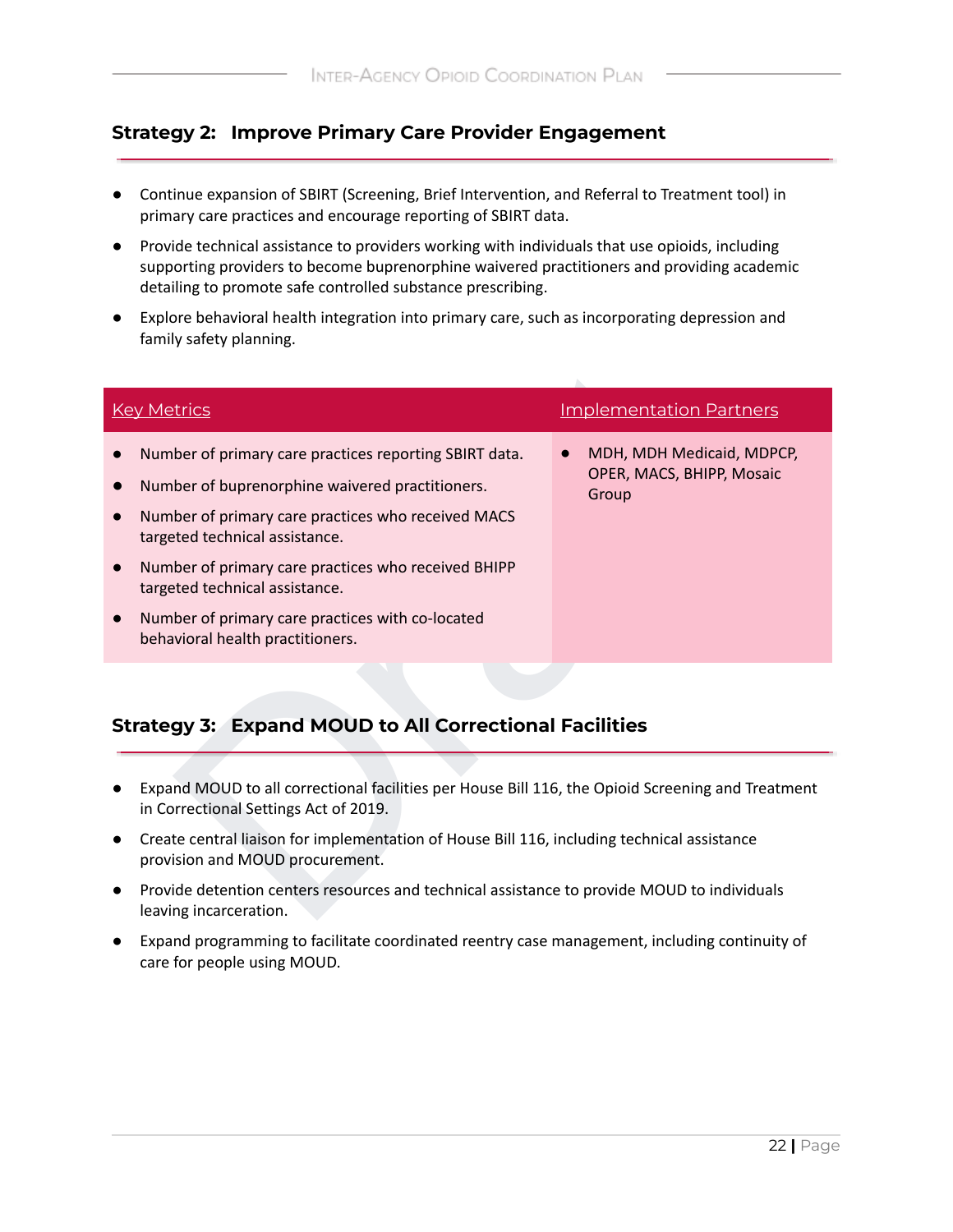| <b>Key Metrics</b>                                                                     | <b>Implementation Partners</b>                                      |  |
|----------------------------------------------------------------------------------------|---------------------------------------------------------------------|--|
| Percent of local detention facilities meeting requirements<br>of HB 116.               | MDH, DPSCS, GOCPYVS, Local<br>$\bullet$<br><b>Detention Centers</b> |  |
| Number of detention centers providing access to<br>evidence informed case management.  |                                                                     |  |
| Number of detainees who are in need and connected to<br>MOUD at release from facility. |                                                                     |  |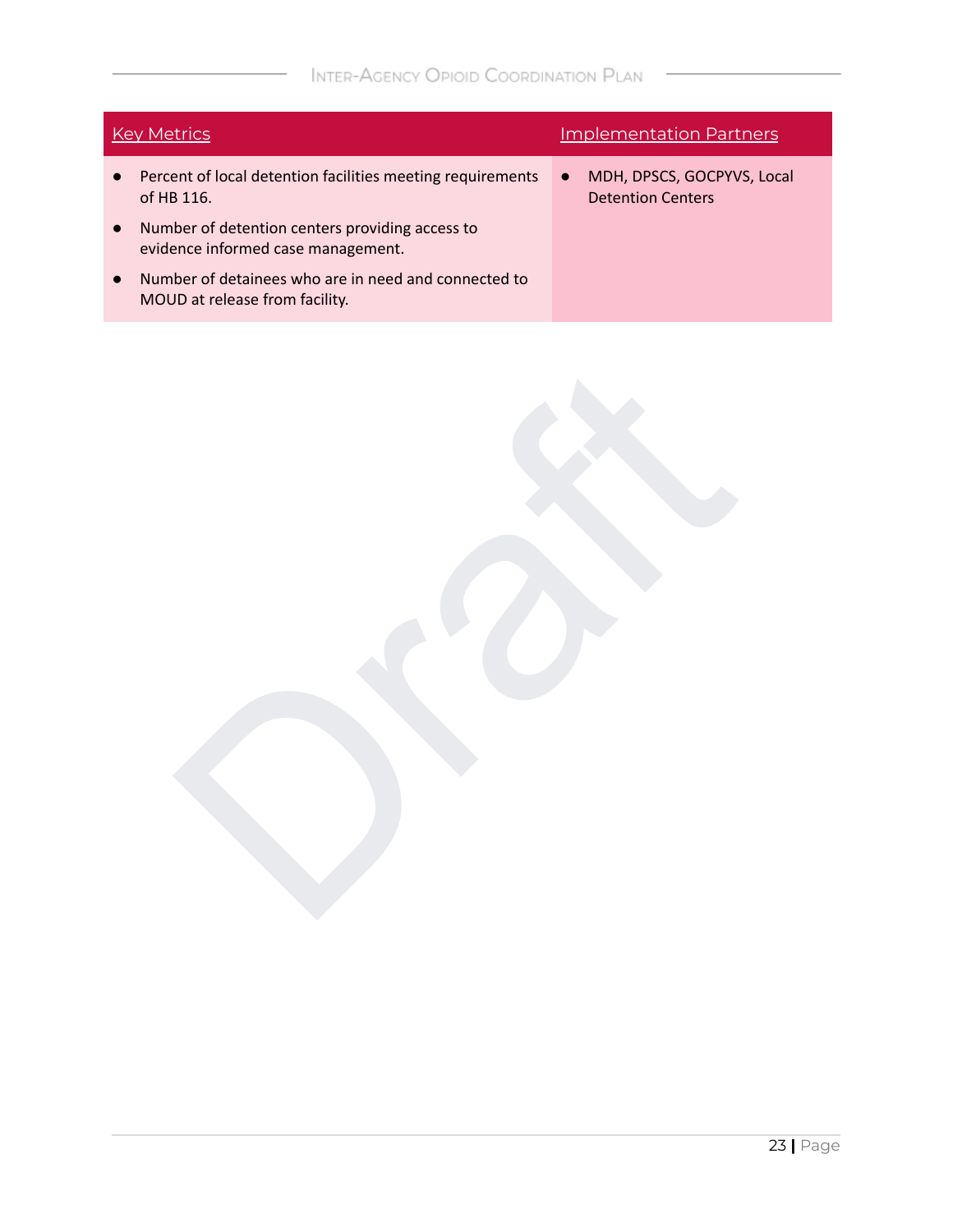# **Goal 8 Support Recovery Communities**

Ending the opioid crisis requires supporting recovery-ready communities in order to prevent relapse and further opioid overdose deaths. State priorities include incorporating peer recovery specialists, individuals who have lived experience with substance use disorder, in community settings; bolstering recovery community infrastructure; and promoting greater access to recovery housing.

#### **Strategy 1: Promote Opportunities to Embed Peers in Community Settings**

- Engage Local Health Departments to create Memoranda of Understanding for peers to spend time in local community settings, with an emphasis on non-crisis environments such as registered community organizations and faith-based organizations.
- Engage Recovery Community Organizations (RCOs) to train peer recovery specialist workforce and coordinate completion of required internships for peers.
- Promote certification of peer recovery specialists.
- Identify opportunities to create a fee for service reimbursement process and rates for peer recovery specialists.

| <b>Promote Opportunities to Embed Peers in Community</b><br><b>Strategy 1:</b><br><b>Settings</b>                                                                                                                                                     |                                                        |  |  |  |
|-------------------------------------------------------------------------------------------------------------------------------------------------------------------------------------------------------------------------------------------------------|--------------------------------------------------------|--|--|--|
| Engage Local Health Departments to create Memoranda of Understanding for peers to spend time<br>in local community settings, with an emphasis on non-crisis environments such as registered<br>community organizations and faith-based organizations. |                                                        |  |  |  |
| Engage Recovery Community Organizations (RCOs) to train peer recovery specialist workforce and<br>coordinate completion of required internships for peers.                                                                                            |                                                        |  |  |  |
| Promote certification of peer recovery specialists.                                                                                                                                                                                                   |                                                        |  |  |  |
| Identify opportunities to create a fee for service reimbursement process and rates for peer<br>recovery specialists.                                                                                                                                  |                                                        |  |  |  |
| <b>Key Metrics</b>                                                                                                                                                                                                                                    | <b>Implementation Partners</b>                         |  |  |  |
| Number of community-based settings providing peer<br>services.<br>Number of certified peer recovery specialists.                                                                                                                                      | MDH BHA, MDH Medicaid, LHDs,<br><b>RCO<sub>s</sub></b> |  |  |  |
| <b>Strategy 2: Bolster Recovery Community Infrastructure</b>                                                                                                                                                                                          |                                                        |  |  |  |

#### **Strategy 2: Bolster Recovery Community Infrastructure**

- Explore opportunities to provide technical assistance to Recovery Community Organizations (RCOs)
- Support capacity building efforts for RCOs to provide harm reduction and other substance use disorder services outside of normal business hours.
- Explore opportunities to create a statewide recovery community network.
- Explore opportunities to create a statewide recovery-friendly workplace network.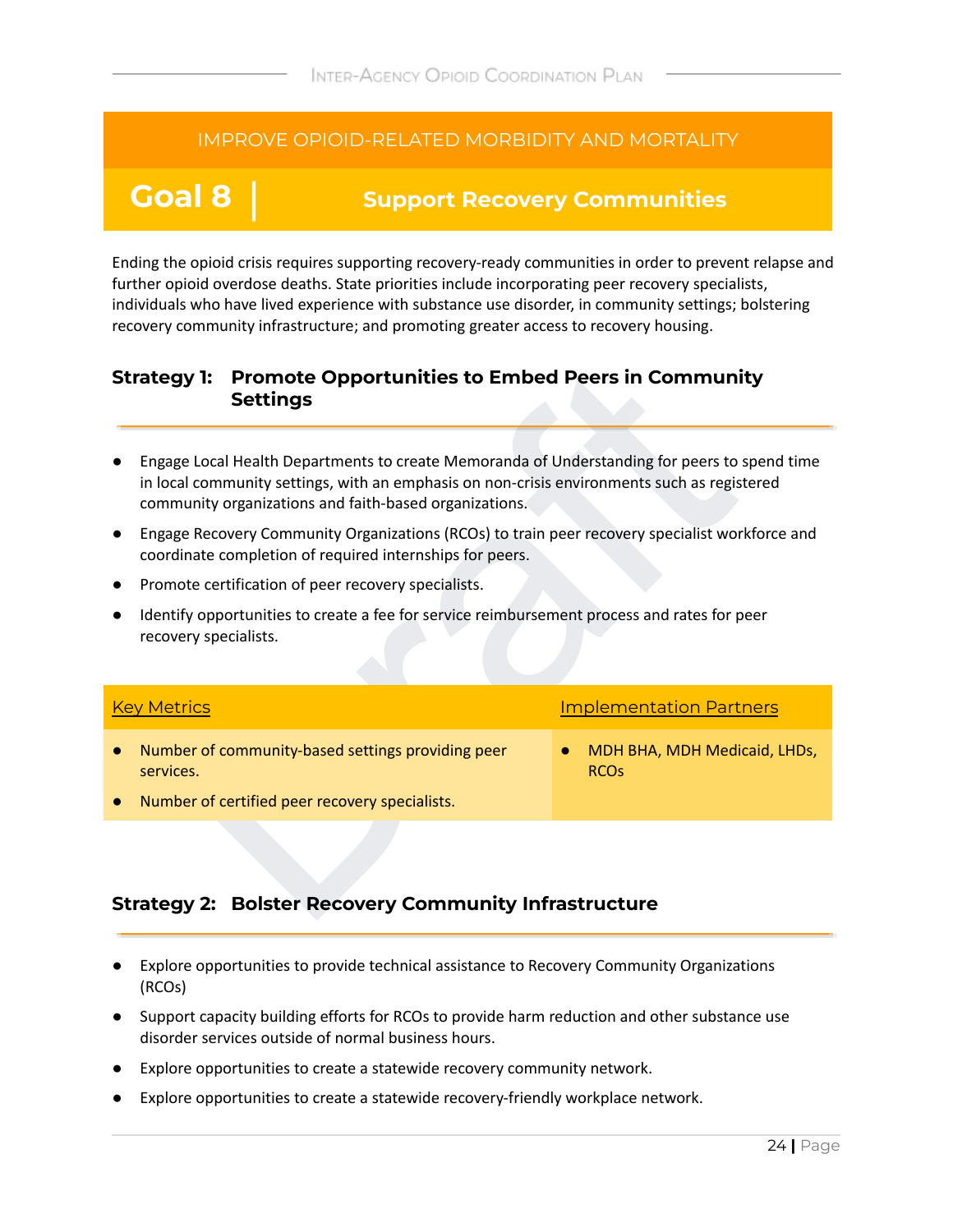- **Number of RCOs that receive technical assistance.**
- Number of new substance use disorder outreach programs provided by RCOs.

**Key Metrics Implementation Partners** 

● OOCC, MDH BHA, MDL, LHDs, RCOs, Academic Partners

#### **Strategy 3: Increase Access to Recovery and Permanent Supportive Housing**

- Explore opportunities to fund recovery residences beyond treatment programming, such as opportunities for vocational support.
- Develop Recovery Housing Programs to support families (women and/or men with children, and couples in recovery who have children).
- Promote transparency and coordination for the recovery housing certification and funding process.
- The example the total recovery residences beyond treatment programming, such as<br>portunities for vocational support.<br>Pleading Programs to support families (women and/or men with children, and<br>position are desine recovery wh ● Work with local health departments to implement Housing First pilots aimed at individuals who are transient.

- Number of state-certified recovery housing.
- Number of individuals in recovery housing.
- Number of housing first pilot programs initiated.
- Delivery of a Recovery Housing Program pilot for families.
- Delivery of a permanent supportive housing program for individuals in recovery.

Key Metrics **Implementation Partners** 

● MDH BHA, DHCD, DHS, LHDs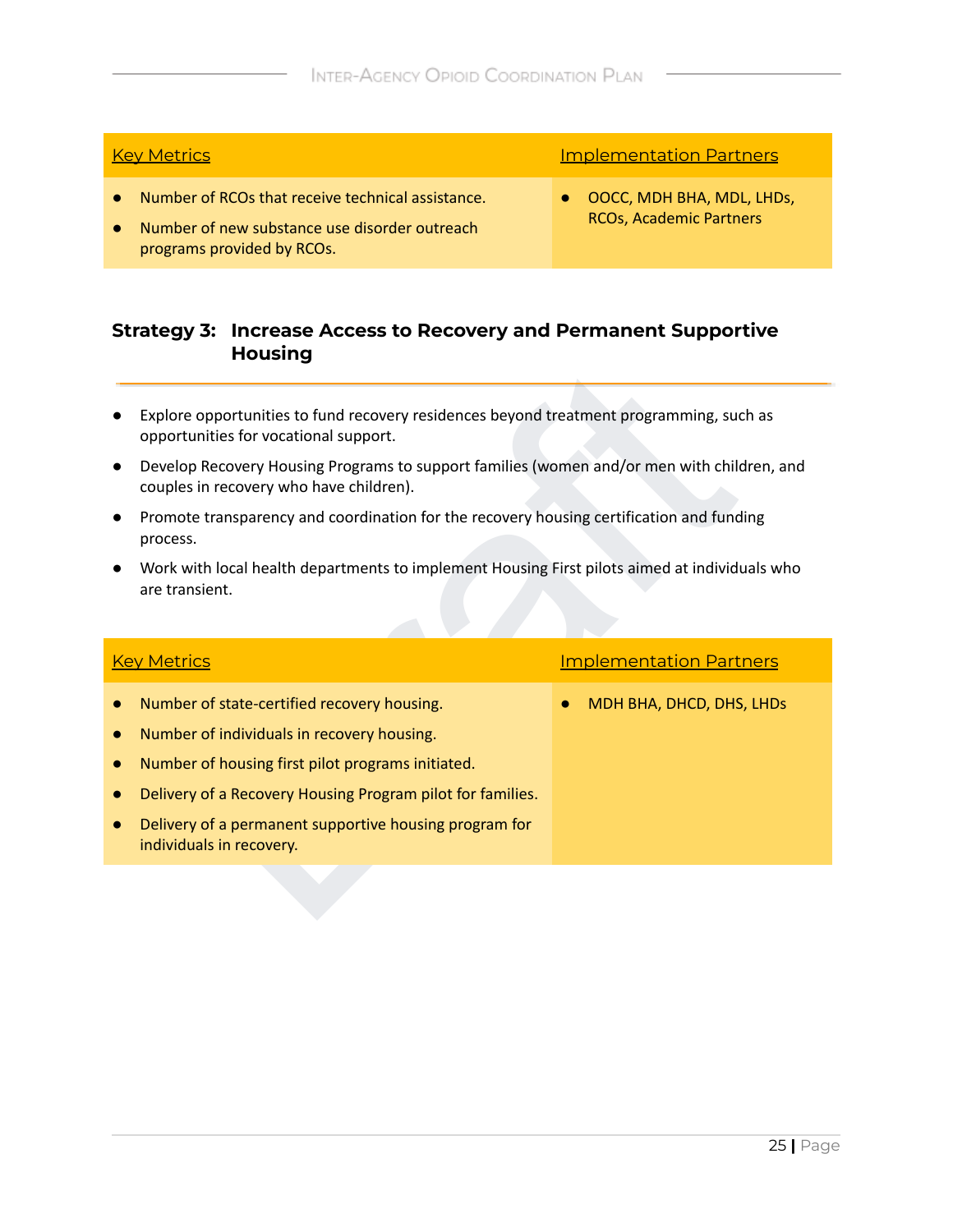# **Appendix A:** Acronyms for State Agencies and Partners

partment of Public Safety and Correctional Services<br>S: Governor's Office of Crime Preventional Services<br>S: Governor's Office of Crime Prevention, Youth, and Victim Services<br>tigh Intensity Drug Trafficking Areas<br>and Behavio **BHIPP**: Maryland Behavioral Health Integration into Pediatric Primary Care **CDC**: Center for Disease Control **CHRS**: Maryland Department of Health Center for Harm Reduction Services **CMS**: Centers for Medicare and Medicaid Services **CRISP**: Chesapeake Regional Information System **CTPC**: Maryland Department of Health Center for Tobacco Control and Prevention **DHCD**: Maryland Department of Housing and Community Development **DHS**: Department of Human Services **DPSCS**: Department of Public Safety and Correctional Services **GOCPYVS:** Governor's Office of Crime Prevention, Youth, and Victim Services **HIDTA**: High Intensity Drug Trafficking Areas **LBHA**: Local Behavioral Health Administration **LHD:** Local Health Department **MACS**: Maryland Addiction Consultation Services **MCF**: Maryland Coalition of Families **MCO**: Managed Care Organization **MDH**: Maryland Department of Health **MDH BHA**: Maryland Department of Health Behavioral Health Administration **MDH PHS**: Maryland Department of Health Public Health Services **MDL**: Maryland Department of Labor **MDPCP**: Maryland Primary Care Program **MDThink**: Maryland's Total Human-services Integrated Network **MHA**: Maryland Hospital Association **MOM**: Maternal Opioid Misuse Program **MPT/MSAA**: Maryland Public Television/Maryland State Ad Agency **MRSS**: Mobile Response Services Stabilization **MSDE**: Maryland State Department of Education **OOCC**: Opioid Operational Command Center **OPER**: Office of Provider Engagement and Regulation **PDMP**: Prescription Drug Monitoring Program **RCOs**: Recovery Community Organizations **SAMHSA**: Substance Abuse and Mental Health Services Administration **SCCAN**: Maryland State Council on Child Abuse and Neglect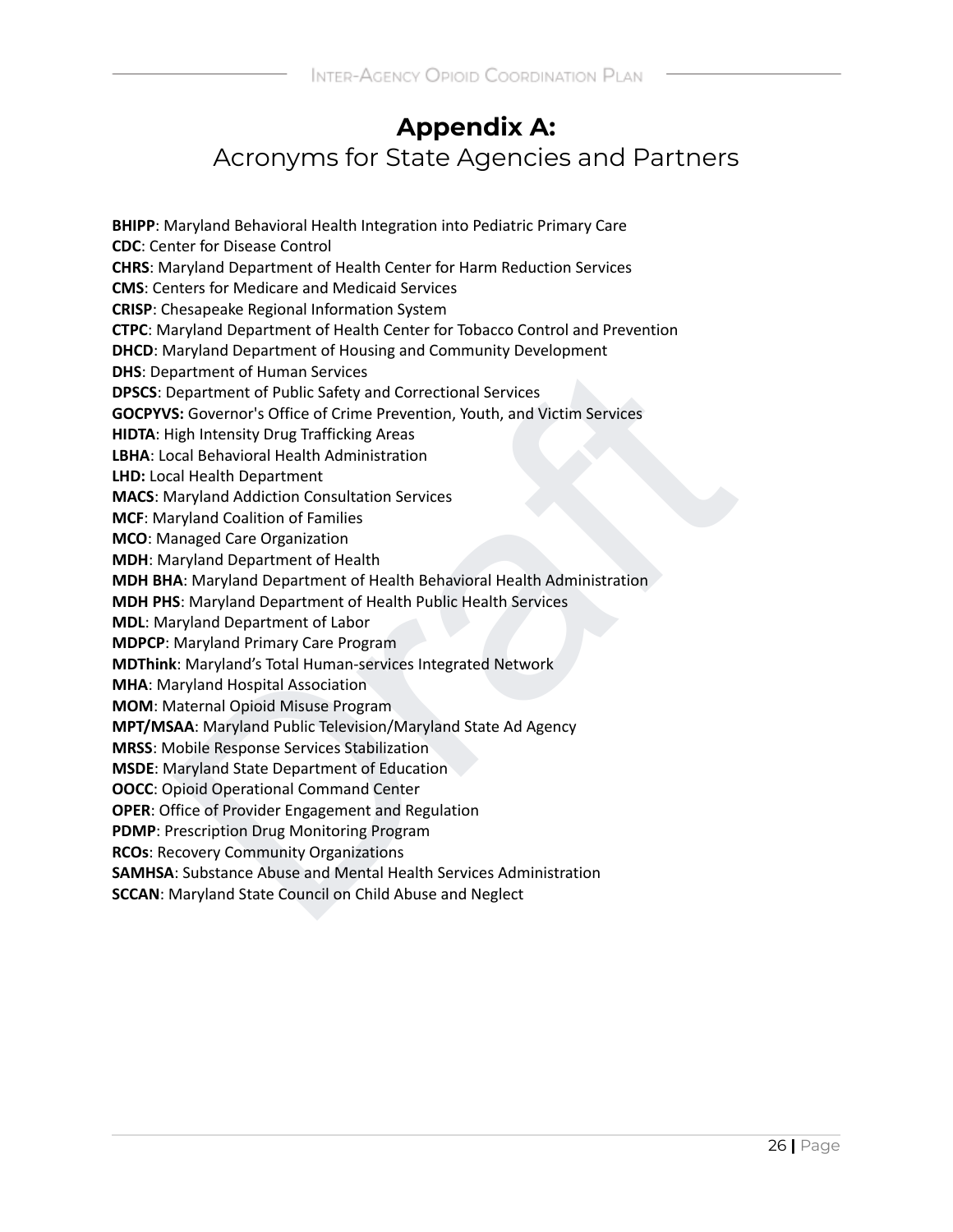#### **Appendix B: Glossary of Terms**

**Addiction:** The most severe form of substance use disorder, associated with compulsive or uncontrolled use of one or more substances. 2

**Adverse Childhood Experiences (ACEs)**: Potentially traumatic events that occur in childhood such as experiencing violence, abuse, or neglect; witnessing violence in the home; and having a family member attempt or die by suicide. ACEs have been linked to risky health behaviors, chronic health conditions, low life potential, and early death.<sup>3</sup>

**Buprenorphine**: An FDA-approved medication used to treat opioid use disorder, specifically for opioid detoxification, induction or maintenance.

**Care coordination**: Care coordination involves deliberately organizing patient care activities and sharing information among all of the participants concerned with a patient's care to achieve safer and more effective care. This means that the patient's needs and preferences are known ahead of time and communicated at the right time to the right people, and that this information is used to provide safe, appropriate, and effective care to the patient.<sup>4</sup>

**COACH Model**: Framework by the Camden Coalition for how to build authentic healing relationships with individuals that empowers them to take control of their health. COACH is an acronym that describes the tools and techniques that care team members use to work with program participants toward sustained behavior change, and to track progress in supporting them to reach their goals.<sup>5</sup>

ation, induction or maintenance.<br>
ordination: Care coordination involves deliberately organizing patient care activities and sincosion among all of the participants concerned with a patient's care to achieve safer and moon **Data-informed Risk Mitigation (DORM) Initiative**: In 2018, Governor Larry Hogan signed House Bill 922, known as Chapter 211, into law, which requires the Maryland Department of Health (MDH) to produce an annual report examining the prescription and treatment history of individuals in the State of Maryland who suffered fatal overdoses in the preceding four years. The report shall include an assessment of multiple enumerated factors associated with fatal and nonfatal overdose risk and programs targeted at opioid use and misuse, among other issues. This assessment shall further include accessing and, where feasible, establishing links to at least 18 distinct data sources or datasets possessed by multiple state and local agencies.

**Evidence-Based Practice**: Process of integrating evidence from scientific research and practice to improve the health of the target population. 6

**Fentanyl**: A synthetic opioid approximately 50 times more potent than heroin and 100 times more potent than morphine. Fentanyl has been produced pharmaceutically and prescribed for the treatment of severe pain, but in recent years fentanyl has increasingly been produced and sold illegally.

<sup>&</sup>lt;sup>2</sup> U.S. Department of Health and Human Services (HHS), Office of the Surgeon General, Facing Addiction in America: The Surgeon General's Report on Alcohol, Drugs, and Health. Washington, DC: HHS, November 2016.

<sup>&</sup>lt;sup>3</sup> The Centers for Disease Control and Prevention,

https://www.cdc.gov/violenceprevention/childabuseandneglect/acestudy/aboutace.html

<sup>4</sup> Agency for Health Care Research and Quality, https://www.ahrq.gov/ncepcr/care/coordination.html

<sup>5</sup> Camden Coalition, https://camdenhealth.org/the-coach-model/

<sup>6</sup> Vanagas, G., Bala, M., & Lhachimi, S. K. (2017). Evidence-Based Public Health 2017. BioMed research international, 2017, 2607397. doi:10.1155/2017/2607397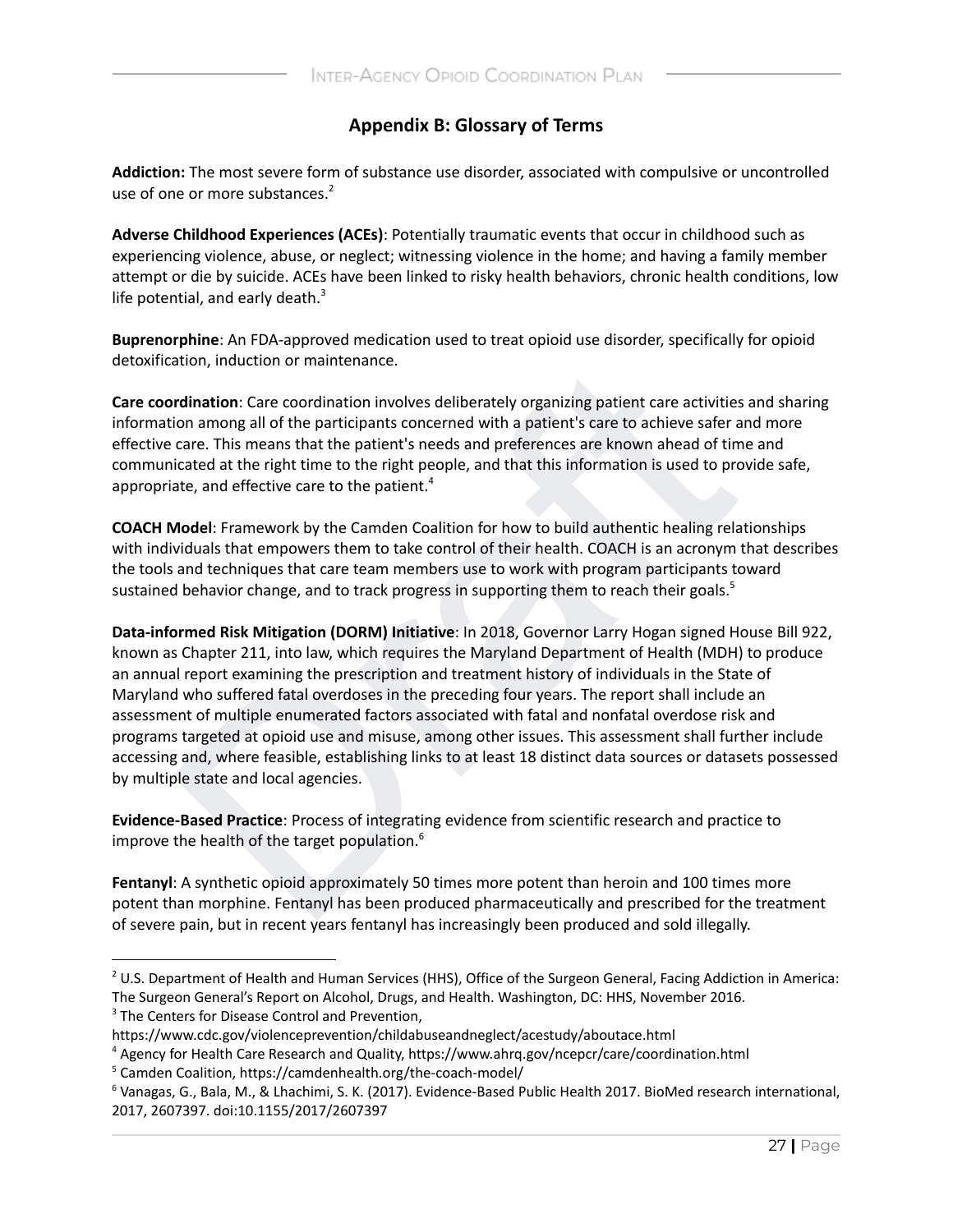**Handle With Care Programs**: Provides schools with a "heads up" when a child has been identified at the scene of a traumatic event. Police are trained to identify children at the scene, find out where they attend school, and send the school a confidential email that simply states that the child needs care. **Harm Reduction**: A set of practical strategies and ideas aimed at reducing the negative consequences associated with drug use.

**Law Enforcement Assisted Diversion Program (LEAD)**: A community-based diversion approach with the goals of improving public safety and public order and reducing unnecessary justice system involvement of people who participate in the program.

**Medication Assisted Treatment (MAT):** The combination of behavioral interventions and medications to treat substance use disorders.

**Medications for Opioid Use Disorder (MOUD)**: An approach to opioid use treatment that combines the use of FDA approved drugs with counseling and behavioral therapies for people diagnosed with opioid use disorder

**Methadone**: An FDA-approved OAT medication used to treat opioid use disorder, specifically for opioid detoxification or maintenance.

ions for Opioid Use Disorder (MOUD): An approach to opioid use treatment that combinents of Opioid Use Disorder (MOUD): An approach to opioid use treatment that combine<br>An approved drugs with counseling and behavioral ther **Mobile Response Services Stabilization (MRSS)**: MRSS is a child, youth, and family-specific intervention model designed to meet the youth and caregiver's sense of urgency when children and youth begin to demonstrate behavioral changes associated with the early phase of a crisis. **Naloxone**: An FDA-approved medication that displaces opioids and reverses the effects of an opioid overdose (e.g., difficulties breathing).

**Naltrexone**: an FDA-approved medication used to treat alcohol use disorder and opioid use disorder.

**Neonatal Abstinence Syndrome (NAS)**: Neonatal abstinence syndrome (NAS) is what happens after babies are exposed to drugs in the uterus before birth. Babies can then go through drug withdrawal after birth. The syndrome most often applies to opioid medicines.<sup>7</sup>

**Opioid**: A class of substances that bind to opioid receptors in the brain. Opioids block pain and produce effects such as elevated mood and drowsiness. Common opioids include prescription opioids, heroin, and fentanyl.

**Opioid Agonist Therapy (OAT)**: Long-acting medications that bind to opioid receptors and help manage opioid withdrawal symptoms and cravings (e.g., methadone and buprenorphine).

**Opioid Intervention Teams (OIT)**: Local multi-agency coordinating bodies within each of Maryland's 24 jurisdictions. OITs are tasked with developing unified local strategy, conducting operational coordination with all stakeholders, and working cooperatively on program and project implementation and operations.

**Opioid Use Disorder (OUD)**: A substance use disorder involving the problematic use of opioids.

<sup>7</sup> University of Rochester Medical Center,

https://www.urmc.rochester.edu/encyclopedia/content.aspx?ContentTypeID=90&ContentID=P02387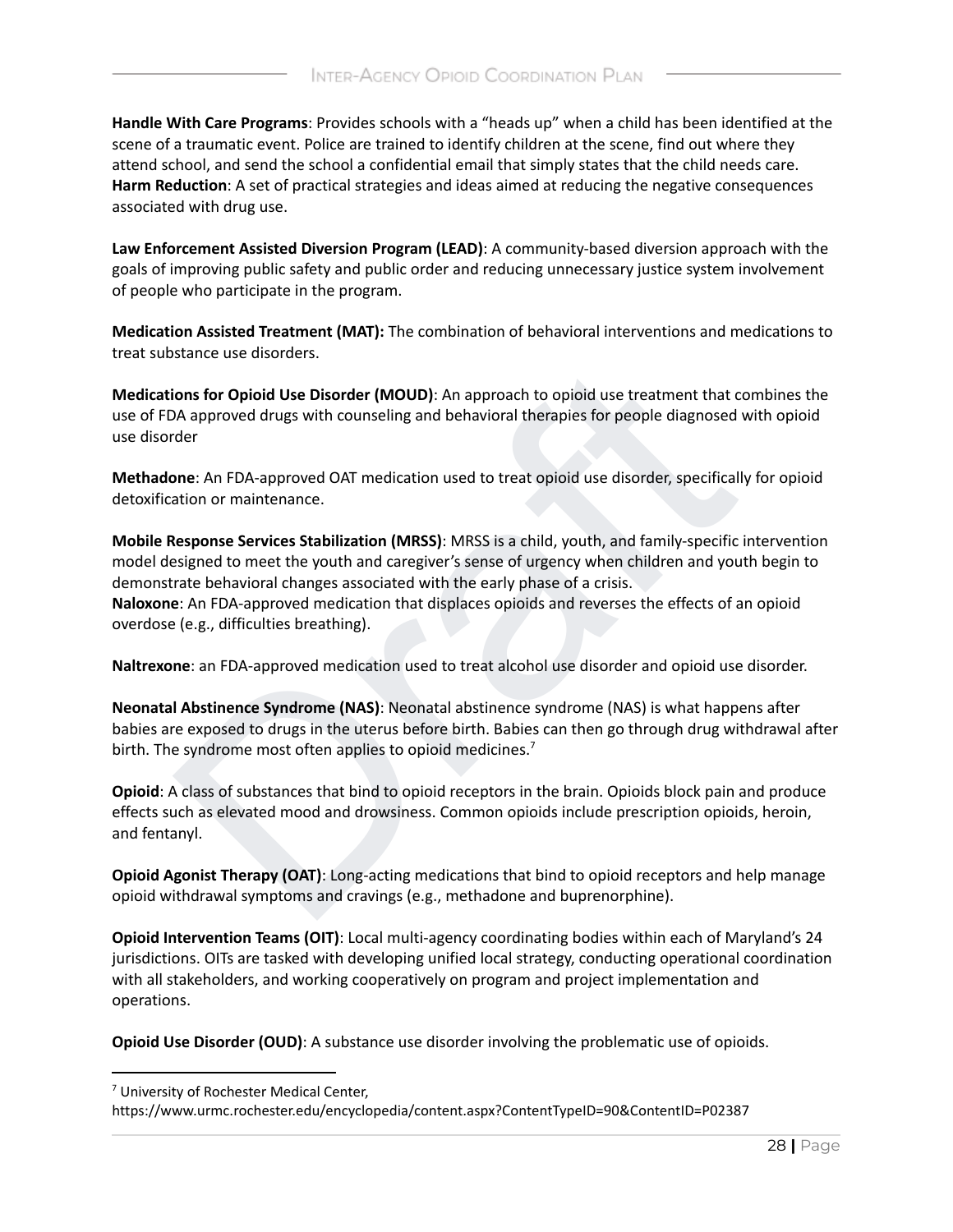**Opioid Treatment Program (OTP)**: Hospital and community-based substance use treatment programs that provide medication assisted treatment, counseling, and behavioral therapy to people experiencing opioid use disorders. OTP's are certified by SAMHSA, accredited by an independent entity and licensed by the Maryland Behavioral Health Administration.

**Peer Recovery Specialist**: An individual who uses lived experience in recovery to help others in their recovery journey. Peers can also receive formal training and education in order to work in the credentialed status of this role.

**People Who Use Drugs (PWUD)**: A person who actively uses drugs or has recently used drugs. Preferred over stigmatizing terms such as "abuser," "addict," "junkie," or "user."

**Promising Practices**: Policy or programmatic interventions that have been evaluated by the OOCC and are believed to be effective. Some, but not all of these practices are evidence-based.

**Recovery**: A process of change through which people improve their health and wellness, live self-directed lives, and strive to reach their full potential.<sup>8</sup>

**ng Practices:** Policy or programmatic interventions that have been evaluated by the OOCC<br>ved to be effective. Some, but not all of these practices are evidence-based.<br>
y: A process of change through which people improve t **Regrounding our Response (RoR)**: This initiative offers a series of presentations that seek to address stigma around substance use and raise awareness about public health approaches to the opioid overdose crisis in Maryland. There are five core concepts: Stages of Change, Adverse Childhood Experiences, Social Determinants of Health, Medications for Addiction Treatment (MAT) as Overdose Prevention, and Drug User Health Framework.<sup>9</sup>

**Screening, Brief Intervention and Referral to Treatment (SBIRT)**: An evidence-based practice used to identify, reduce, and prevent problematic use, misuse, and dependence on alcohol and illicit drugs.<sup>10</sup>

**Statewide Integrated Health Improvement Strategy (SIHIS):** A Memorandum of Understanding signed by Maryland and the Centers for Medicare and Medicaid Services to engage State agencies and private-sector partners to collaborate and invest in improving health, addressing disparities, and reducing costs for Marylanders.

**Substance Use Disorder (SUD)**: A medical illness caused by repeated misuse of a substance or substances. Substance use disorders are characterized by clinically significant impairments in health, social function, and ability to control substance use and are diagnosed through assessing cognitive, behavioral, and psychological symptoms. Substance use disorders range from mild to severe and from temporary to chronic.

**Synthetic Opioid**: A class of opioids that are designed to provide pain relief, and that mimic naturally occurring opioids, such as codeine and morphine. Synthetic opioids tend to be highly potent, which

<sup>8</sup> Substance Abuse and Mental Health Services Administration (SAMHSA),

https://www.samhsa.gov/find-help/recovery

<sup>&</sup>lt;sup>9</sup> Maryland Rural Opioid Technical Assistance,

https://marylandrota.org/services/regrounding-our-response/#:~:text=Program%20Overview,opioid%20overdose% 20crisis%20in%20Maryland.

<sup>&</sup>lt;sup>10</sup> Substance Abuse and Mental Health Services Administration (SAMHSA),

https://www.integration.samhsa.gov/clinical-practice/sbirt